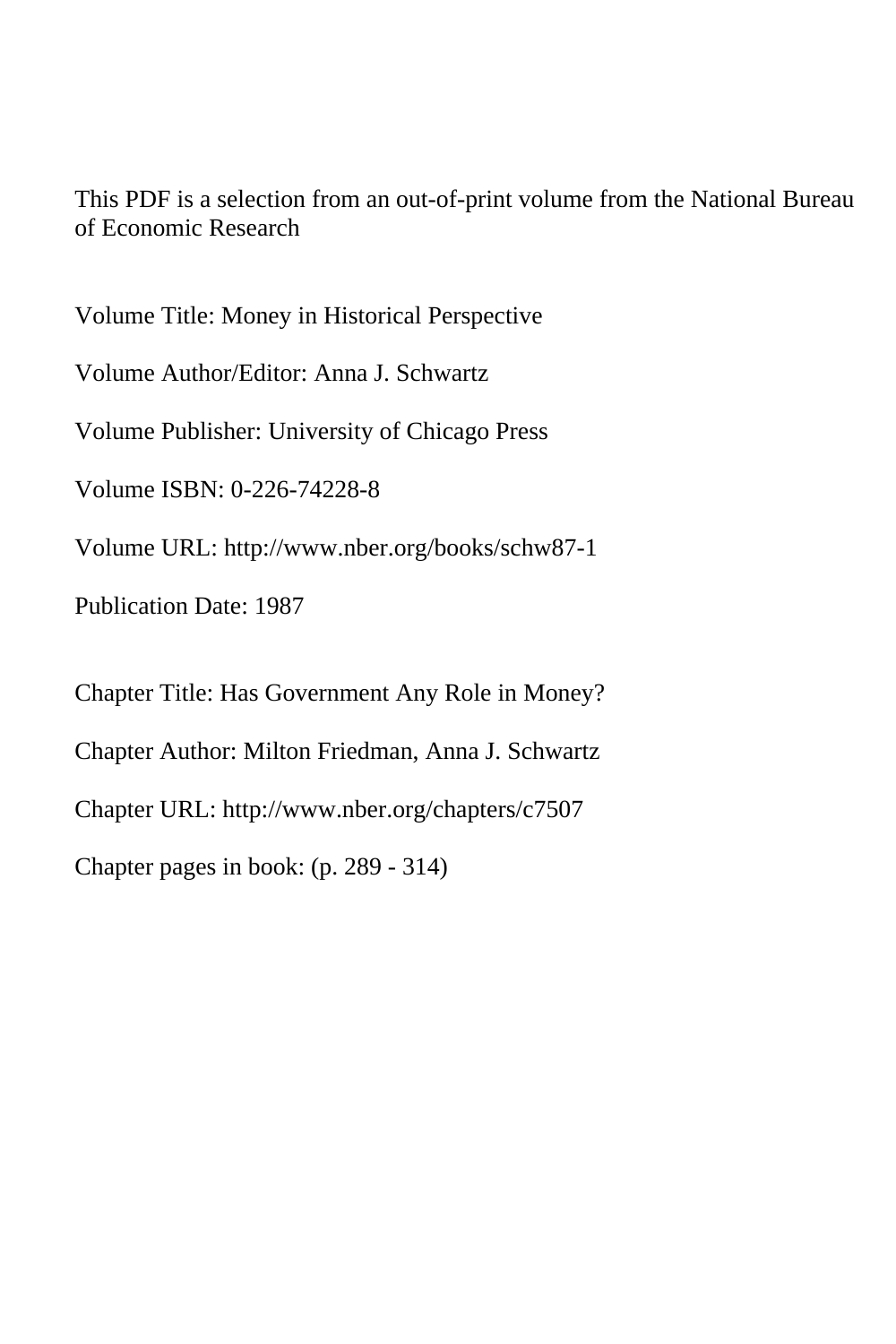# 12 Has Government Any Role in Money?

Milton Friedman and Anna J. Schwartz

## **12.1 Introduction**

In recent years there has been a burst of scholarly interest in various aspects of monetary reform-not the conduct of current monetary policy, which has for decades been the object of active scholarly work, but the institutional structure of the monetary system. This interest has centered on three separate but related topics: **(1)** competition versus government monopoly in the creation of or control over outside or high-powered money, (2) so-called free banking, and (3) the determination of the unit of account and its relation to media of exchange. The topics are related because they all deal with what role, if any, government has in the monetary system.

This burst of interest has been a response to mutually reinforcing developments, some internal to the discipline of economics; others, external.

The internal developments were threefold. One is the emergence of the theory of public choice, which has produced a large-scale shift from a public-interest to a private-interest interpretation of government activity. Instead of regarding civil servants and legislators as disinterestedly pursuing the public interest, as they judged it—in sharp contrast to the behavior we have attributed to participants in business enterprises-economists have increasingly come to regard civil servants and legislators as pursuing their private interests, treated not as narrowly pecuniary or selfish but as encompassing whatever ends enter into their utility functions, not excluding concern for the public interest. This public choice perspective is extremely attractive intellectually because it aligns our interpretations of government and private activity. It has inevitably led to extensive research on the determinants of govern-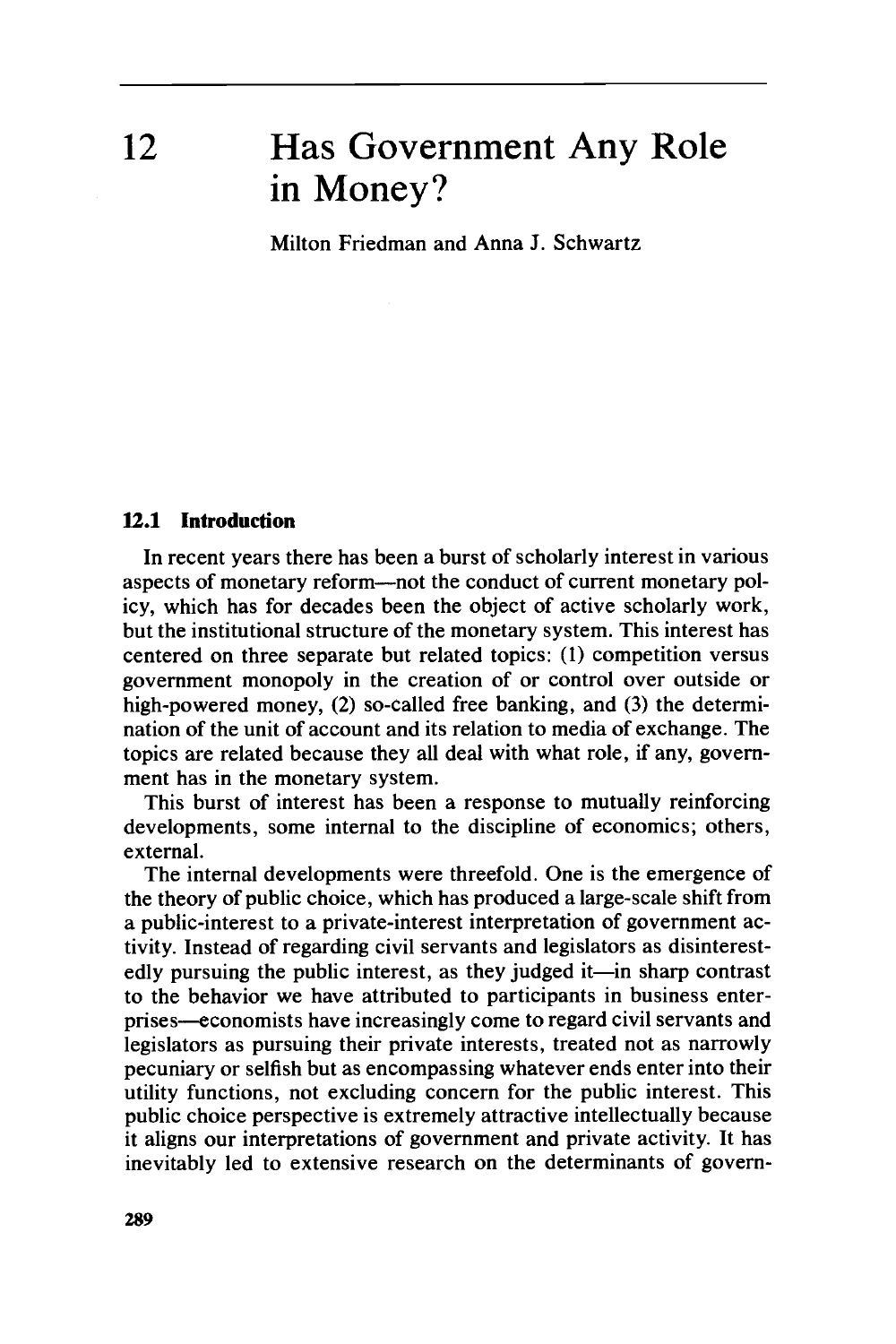mental behavior as well as to renewed attention to the kinds of institutions and policies, if any, that can make each participant in government as in a free market operate as if, in Adam Smith's famous phrase, he were "led by an invisible hand to promote an end that was no part of his intention," namely, the interest of the public. Monetary policy and the monetary authorities have been obvious candidates for attention. **<sup>1</sup>**

A second internal development is the rational expectations approach, particularly its stress on the effect of the institutional structure and changes in the institutional structure on the expectations of the public. In one sense, this approach is not new. For example, the effect of the existence of central banks on the behavior of commercial banks and the public had long been explicitly recognized in the monetary literature. Yet, the coining of a new name, the application of the idea by Lucas to the validity of econometric forecasts, and the explicit modelling of the role of expectations have all had a major impact on the profession's thinking and, incidentally, have promoted greater attention to institutional structures as compared with current policy formation.

A third internal development is the renewed interest in so-called Austrian Economics, with its emphasis on invisible-hand interpretations of the origin and development of economic institutions, and its interpretation of the business cycle as largely reflecting the effect of non-neutral money. The latter in turn produced a long "Austrian" tradition of support for "hard" money and opposition to discretionary money management. Hayek's proposal **(1976, 1978)** for denationalizing money was especially influential in reviving this tradition.

The key external development—the ultimate consequences of which are shrouded in uncertainty—was the emergence of a world monetary system that, we believe, is unprecedented: a system in which essentially every currency in the world is, directly or indirectly, on a pure fiat standard—directly, if the exchange rate of the currency is flexible though possibly manipulated; indirectly, if the exchange rate is effectively fixed in terms of another fiat-based currency (e.g., since **1983,** the Hong Kong dollar). This system emerged gradually after World War I. From then to **1971,** much of the world was effectively on a dollar standard, while the U.S., though ostensibly on a gold standard (except for a brief interval in **1933-34),** was actually on a fiat standard combined with a government program for pegging the price of gold. The Bretton Woods agreement in the main simply ratified that situation, despite the lip service paid to the role of gold, and the provisions for changes in exchange rates. The end of Bretton Woods in **1971** removed both the formal links to the dollar and the pretense that the U.S. was on a gold standard. The stocks of gold listed on the books of the central books of the world are a relic of a bygone era, though a slim possibility remains that they will again become more than that at some future date.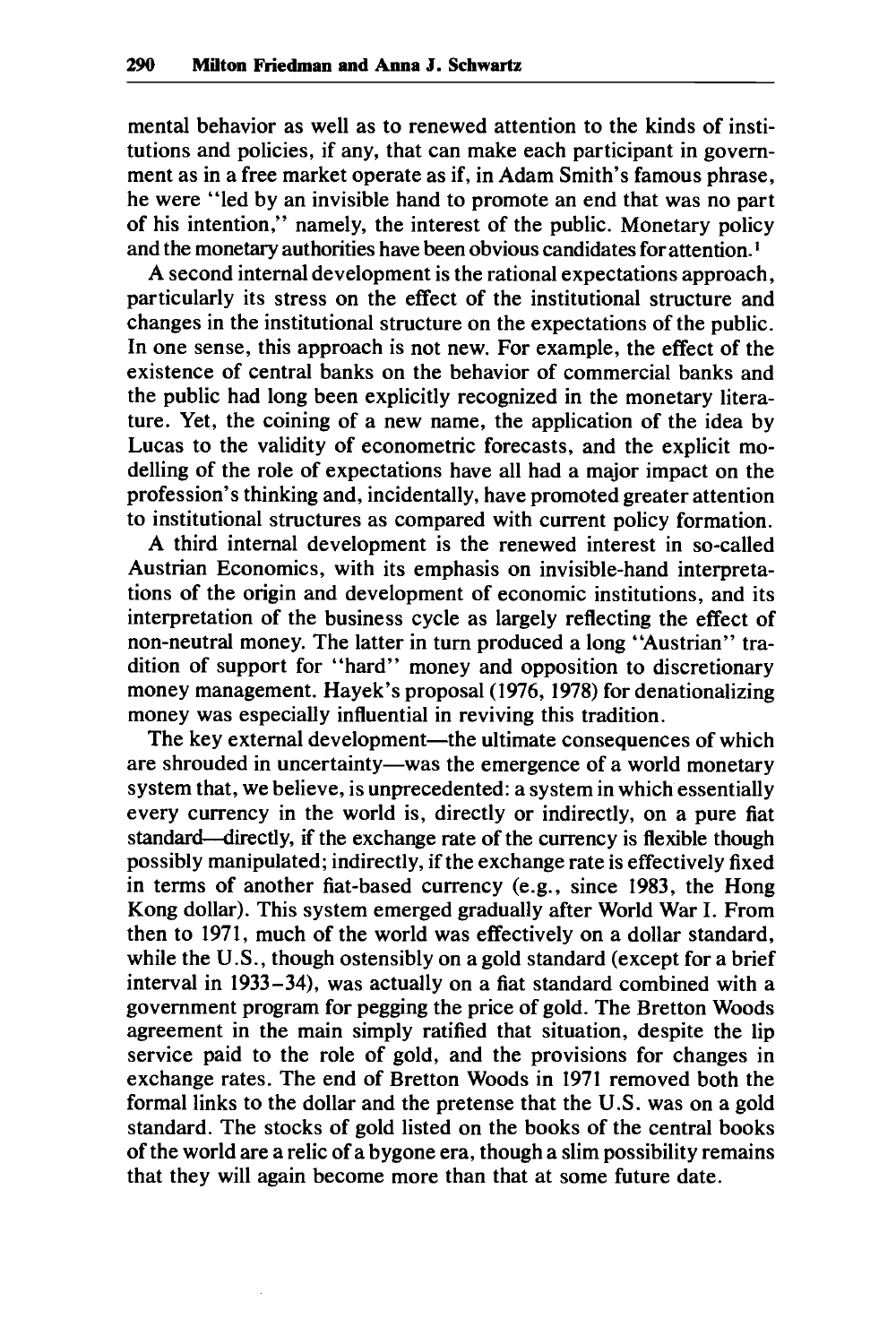The formal ending of Bretton Woods was precipitated by an inflationary surge in the **U.S.** in the **1960s** and in turn helped to produce a continuation **and** acceleration of that surge in the **1970s.** The inflation and the subsequent economic instability were more directly responsible for the burst of interest in monetary reform than the momentous change in the world's monetary system of which the inflation was both a cause and a manifestation. It did so in several ways. In the first place, it brought into sharp focus the poor performance of the monetary authorities-reinforcing the conclusions about prior policy that various scholars had reached, including ourselves in our *Monetary History.*  Even granted the market failures that we and many other economists had attributed to a strictly laissez-faire policy in money and banking, the course of events encouraged the view that turning to government as an alternative was a cure that was worse than the disease, at least with existing government policies and institutions. Government failure might be worse than market failure.

In the second place, the rise in nominal interest rates produced by the rise in inflation converted government control of interest rates in the U.S. via Regulation Q from a minor to a serious impediment to the effective clearing of credit markets. One response was the invention of money market mutual funds as a way to avoid Regulation Q. The money market funds performed a valuable social function. Yet, from a broader perspective, their invention constituted social waste. If either the inflation had not occurred or banks had been free to respond to market forces, there would have been no demand for the services of money market funds, and the entrepreneurial talent and other resources absorbed by the money market mutuals could have been employed in socially more productive activities. The money market funds proved an entering wedge to financial innovations that forced a relaxation and near-abandonment of control over the interest rates that banks could pay, as **well** as over other regulations that restricted their activities. The deregulation of banking that has occurred came too late and has been too incomplete to prevent a sharp reduction in the role of banks, as traditionally defined, in the financial system as a whole.

In Friedman's *Program for Monetary Stability,* published a quarter of a century ago, he asked the question "whether monetary and banking arrangements could be left to the market, subject only to the general rules applying to all other economic activity."

"I am by no means certain," he wrote, "that the answer is indubitably in the negative. What is clear is that monetary arrangements have seldom been left entirely to the market, even in societies following a thoroughly liberal policy in other respects, and that there are good reasons why this should have been the case" [Friedman **(1959,** p. **4)].**  Those "good reasons" were: "[1] the resource cost of a pure com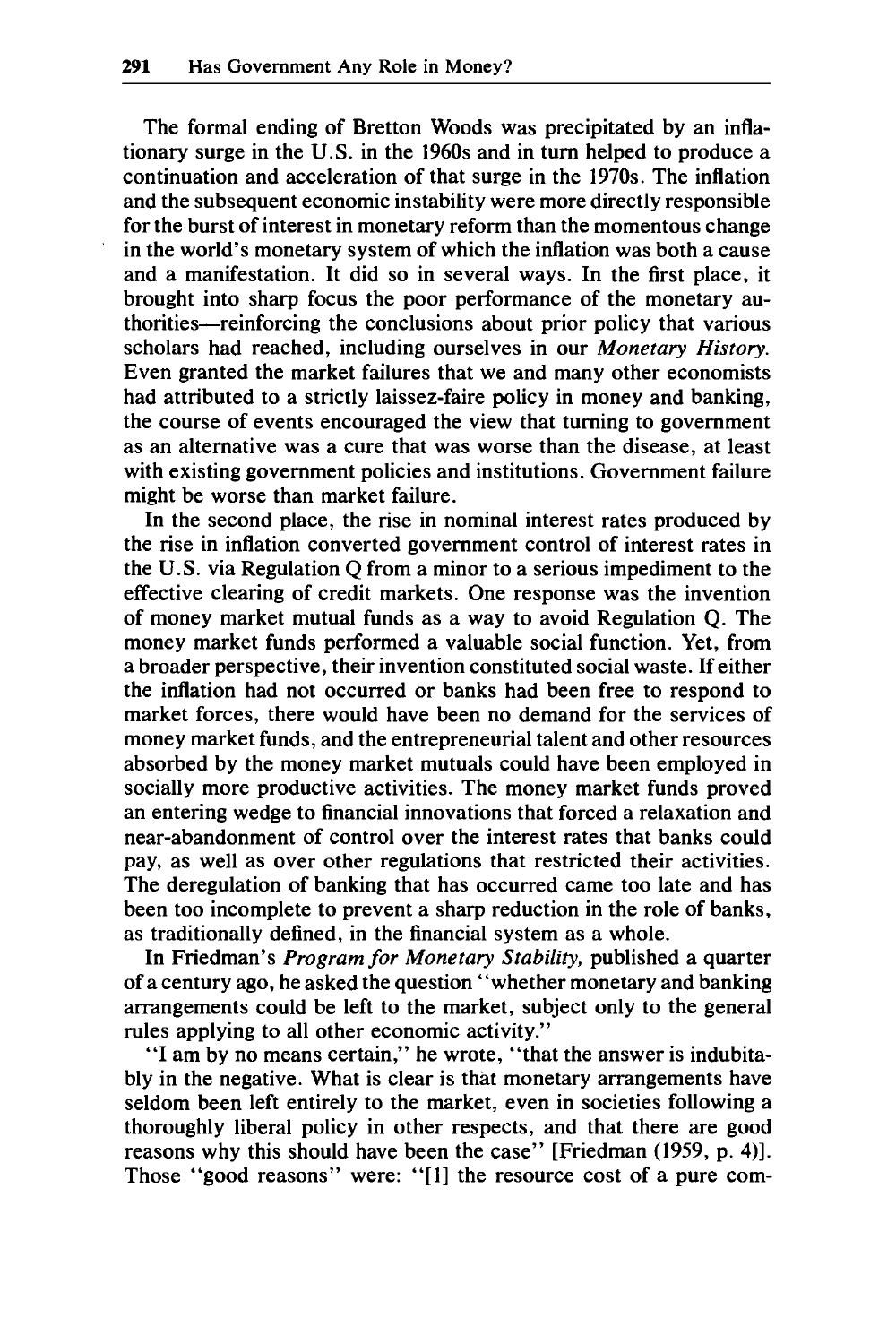modity currency and hence its tendency to become partly fiduciary; **[2]** the peculiar difficulty of enforcing contracts involving promises to pay that serve as a medium of exchange and of preventing fraud in respect to them; [3] the technical monopoly character of a pure fiduciary currency which makes essential the setting of some external limit on its amount; and finally, **[4]** the pervasive character of money which means that the issuance of money has important effects of parties other than those directly involved and gives special importance to the preceding features. Something like a moderately stable monetary framework seems an essential prerequisite for the effective operation of a private market economy. It is dubious that the market can by itself provide such a framework. Hence, the function of providing one is an essential governmental function on a par with the provision of a stable legal framework" [Friedman **(1959,** p. **8),** numbers added].

Of course, recognition that there are "good reasons" for government to intervene and that, as a matter of historical fact, governments, and especially modem governments, almost invariably have done so, does not mean that the actual interventions have promoted the public welfare, or that the modes of intervention have been wisely chosen. A major aim of our *Monetary History* was precisely to investigate this question for the U.S. for the period after the Civil War.

The evidence we assembled strongly suggests, indeed we believe demonstrates, that government intervention was at least as often a source of instability and inefficiency as the reverse, and that the major "reform" during the period, the establishment of the Federal Reserve System, in practice did more harm than good. Our personal conclusion, reinforced by the evidence in that work though not stated therein, is that a rigid monetary rule is preferable to discretionary monetary management by the Federal Reserve.

The aim of this paper is to consider whether the new evidence and new arguments that have emerged in recent years justify a revision **of**  the earlier summary of "good reasons" why government has intervened, in particular of the conclusion that "the market itself cannot provide" a "stable monetary framework." In the most extreme form, does the evidence justify an unqualified affirmative rather than negative answer to the question "whether monetary and banking arrangements cannot [i.e., should not] be left to the market"?

This question in turn breaks down into three separate questions, the clear differentiation of which is one of the valuable contributions of recent writings:

**(1)** Can and should the determination of a unit of account linked with a medium of exchange and the provision of outside money itself be left to the market or do items **[l],** [3], and **[4]** of Friedman's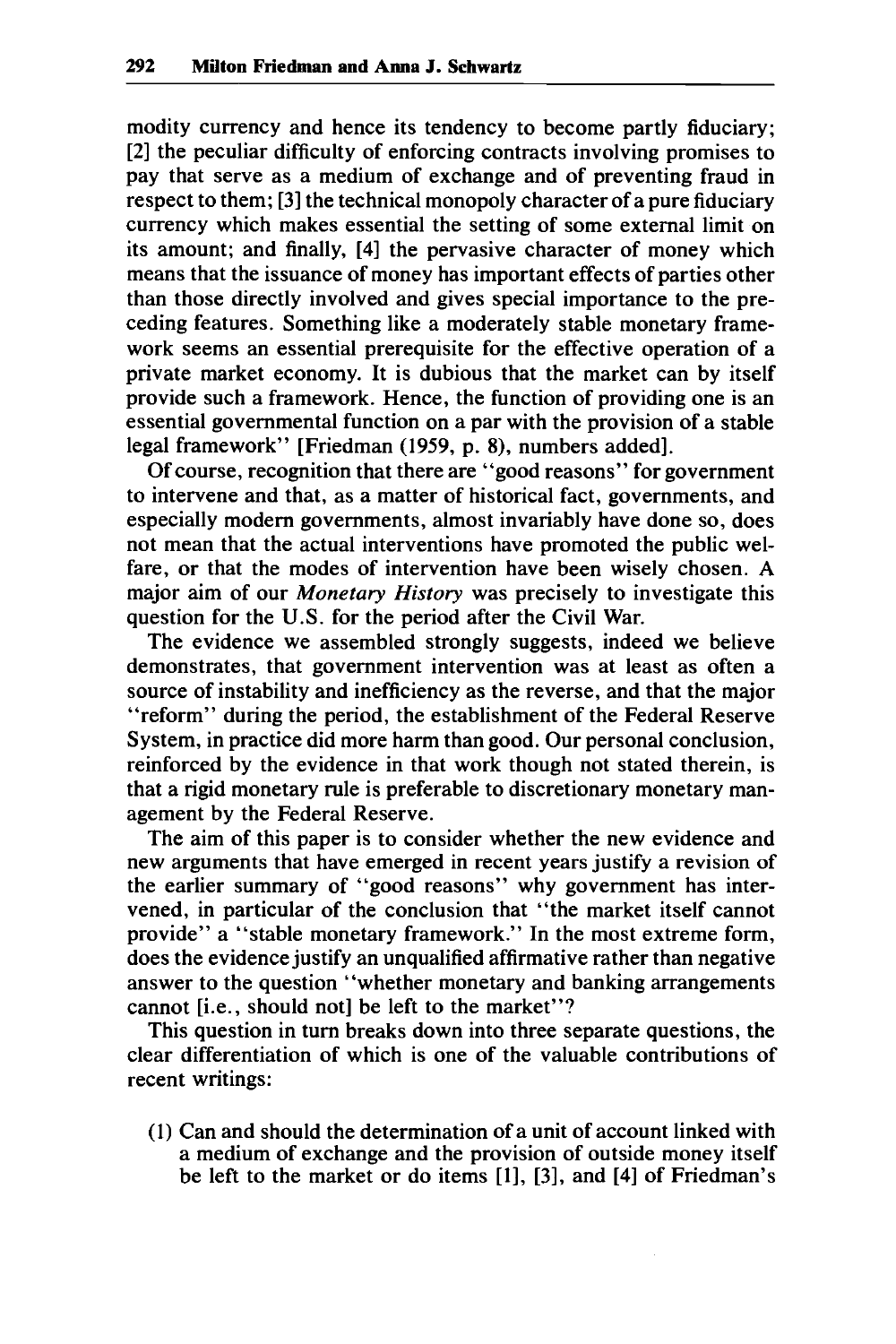good reasons justify a government role in defining the unit of account and providing an outside money?

(2) Given a well-defined outside money involving a unit of account and a medium of exchange, can and should strict laissez-faire be the rule for banking-broadly defined to include the issuance of inside money in the form of currency as well as deposits—except only for the general rules applied to all other economic activity? This is the so-called free-banking question, which bears particularly on items [2] and [4] of Friedman's "good reasons."

In terms of institutional and legal arrangements, the major subissues are:

(1) Should financial intermediaries be prohibited from issuing inside money in the form of hand-to-hand currency, i.e., should hand-to-hand currency be a government monopoly?

(b) Are governmental limitations on lending and investing by financial intermediaries necessary or desirable?

(c) Is a government "lender of last resort"—a central bank necessary or desirable?

(3) In the absence of legal obstacles, can, should, and would the unit of account be separated in practice from the medium of exchange function in the belief that financial innovation will render outside money unnecessary and obsolete? I.e., do financial innovations promise to make a **100** percent inside money the most efficient means of engaging in transactions?

It may be worth noting explicitly that the word "can" as used in these questions admits of two very different interpretations. One is narrowly economic: is a given set of arrangements internally consistent so far as narrowly economic conditions are concerned; that is, would it generate a stable equilibrium, both static and dynamic? The other is broader. Would the set of arrangements generate a stable political as well as economic equilibrium; that is, is its existence consistent with the political constitution, or would it generate political forces leading to major changes in the arrangements?

We believe that failure to distinguish between these interpretations is responsible for much of the appearance of disagreement in the discussions of monetary reform.

Of the three questions posed, we propose to discuss the first two, since the third is much less related to our earlier work, and besides, has been dealt with recently, and in our opinion correctly, by others [McCallum (1985) and White (1984b)l.

The first and third questions are new in a sense in which the second is not. Essentially all participants in the nineteenth- and early twentiethcentury controversies about monetary and banking matters took for granted a specie standard, in which government's role was restricted to coinage or its equivalent (i.e., provision of warehouse receipts for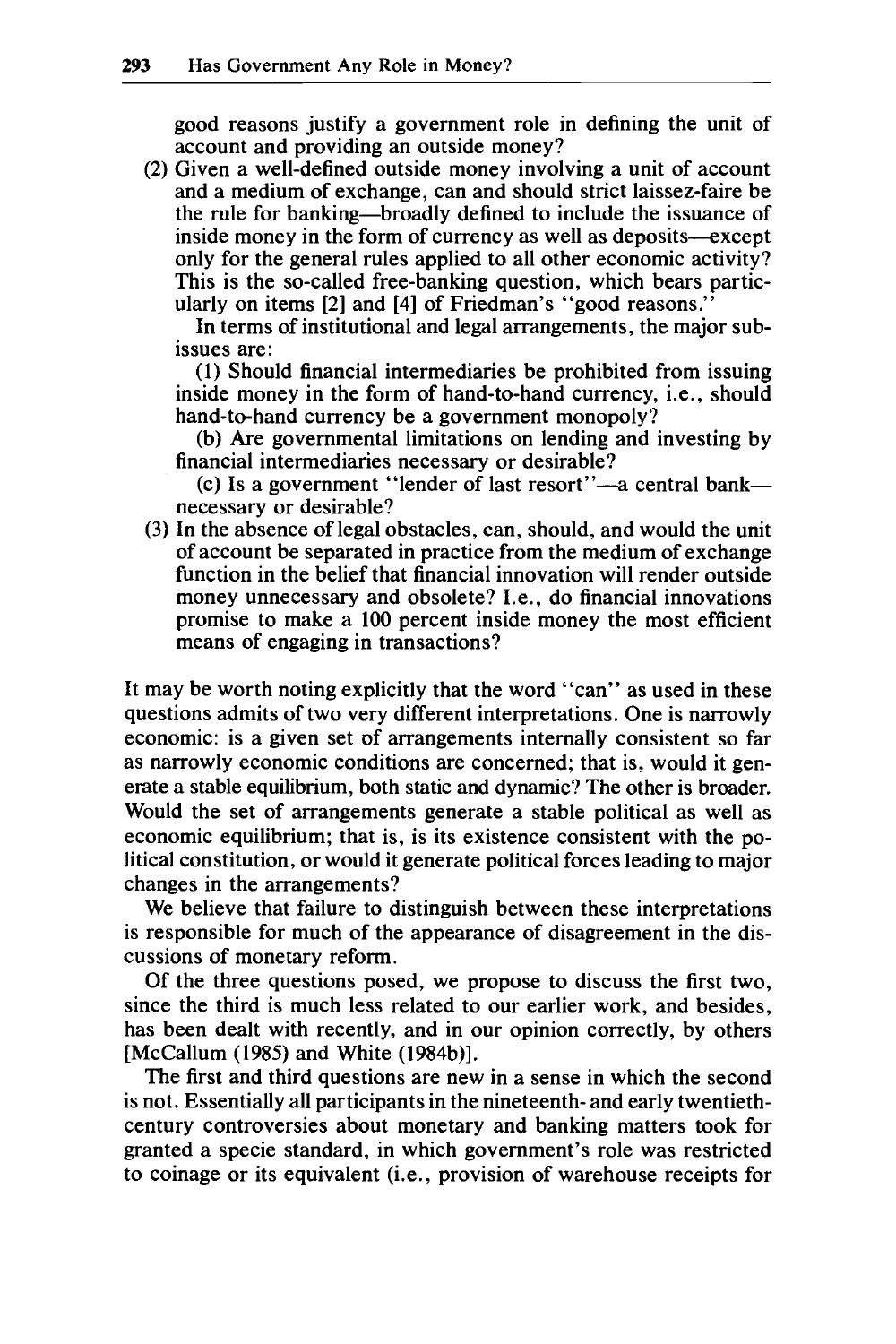specie); hence they never had occasion to consider the first and third questions. Suspension of specie payments was regarded as, and in fact generally was, a temporary expedient to meet a temporary difficulty. Any government-issued money (whether notes or deposits) in excess of specie reserves was, in modem terminology, regarded as inside money, not outside money, though it clearly became the latter during periods of suspension of specie payments. This common view no doubt reflected widespread agreement that historical experience showed, as Irving Fisher put it in 1911, that "Irredeemable paper money has almost invariably proved a curse to the country employing it" [see Fisher (1929, p. 131)].

The disappearance of specie standards and the emergence of a world monetary system in which, for the first time, every country is, in Fisher's terms, on an "irredeemable paper standard" has produced two very different streams of literature: one, scientific; the other, popular. The scientific literature is that already referred to, dealing with monetary reform and the government's role in providing outside money (section 12.2 below). The popular literature is alarmist and "hard money," essentially all of it based on the proposition that Fisher's generalization will continue to hold and that the world is inevitably condemned to runaway inflation unless and until the leading nations adopt commodity standards.

There has been some, but limited, intersection between these two streams. The scientific literature has occasionally dealt with but mostly ignored the question raised by the popular literature. Have the conditions that have produced the current unprecedented monetary system also altered the likelihood that it will go the way of earlier paper standards? We consider that question in a tentative way in section 12.4 below.

By contrast with outside money, free banking was fully and exhaustively discussed in the nineteenth and early twentieth century. Recent literature has added much historical detail, discussed the arguments in terms of current monetary arrangements, and expressed old arguments in more formal and abstract terms. And we now have a much wider span of historical experience on which to base a judgment. Nonetheless, Vera Smith's 1936 *Rationale of Central Banking* provides, we believe, as accurate and complete a summary of recent theoretical arguments for and against "free banking" as it does of the earlier arguments (section 12.3).

#### *U.2* Outside **Money**

Whether the government has a role in providing outside money, and what that role should be, is more basic than whether government should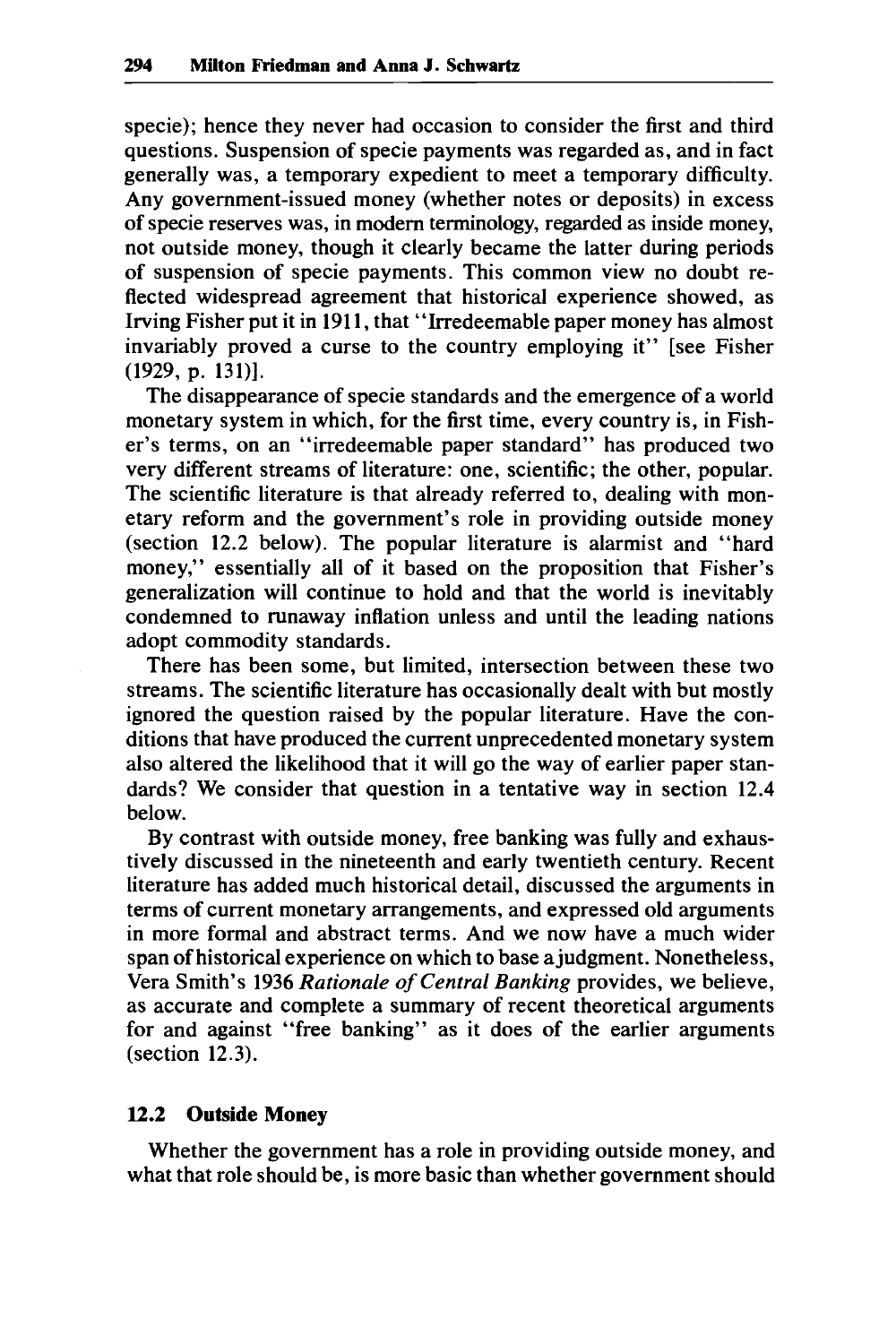intervene in the provision of inside money by non-government banking institutions. Existing banking systems rest on the foundation of an outside money, and so did those "free banking" systems, such as the Scottish, Canadian and early U.S., that have recently been subjected to reexamination and offered as object lessons. Historically, a single unit of account linked to a single dominant outside money has tended to emerge, initially via a market process of transactors settling on a particular commodity, followed almost invariably by government's exercising control over one or more aspects of the issuance of outside money—typically with the ostensible purpose of standardizing the coinage and certifying its quality (purity, fineness, etc.). Occasionally, two commodities, with a flexible rate of exchange between them, have simultaneously been outside moneys, one for small transactions, the other for large, as with silver and gold in the Middle Ages, or copper and silver in China.

Insofar as governments confined themselves to producing standardized coinage, the activity was a source of revenue because of the convenience to the public of using for transaction purposes coins with a stated face value rather than bullion. The mint could make a "seignorage" charge for providing this service, and the government's visibility and authority gave it an advantage over private mints even when it did not prohibit them. However, governments have repeatedly gone farther and have used (or abused) their control over outside money to raise revenue by introducing fiat elements. Initially, this took the form of the debasement of the metallic coinage issued by the sovereign—that is, increasing the proportion of base metal in silver and gold coins, so that the stated face value of the coins exceeded the market value of the precious metal they contained. Such debasement was a source of revenue because of the lag in the adjustment of nominal prices to the lowered precious metal content of the coins. During this period, the base metal served, as it were, as inside money.

The introduction and subsequent widespread use of paper money and deposits, initially as warehouse receipts for specie, opened a broader range of possibilities, exploited both by private individuals or bankers who issued notes and deposits promising to pay specie on demand in excess of the amount of specie they held (private inside money, so long as the issuers honored the promise), and by governments that did the same (government inside money, subject to the same proviso).

As banking developed, commercial banks came to regard all noninterest bearing government issues—in the  $U.K.,$  notes and deposits at the Bank of England; in the U.S., United States notes (greenbacks), national bank notes, silver certificates, Federal Reserve notes and deposits-as outside money. However, for the system as a whole, so long as convertibility into specie was maintained, only specie was in fact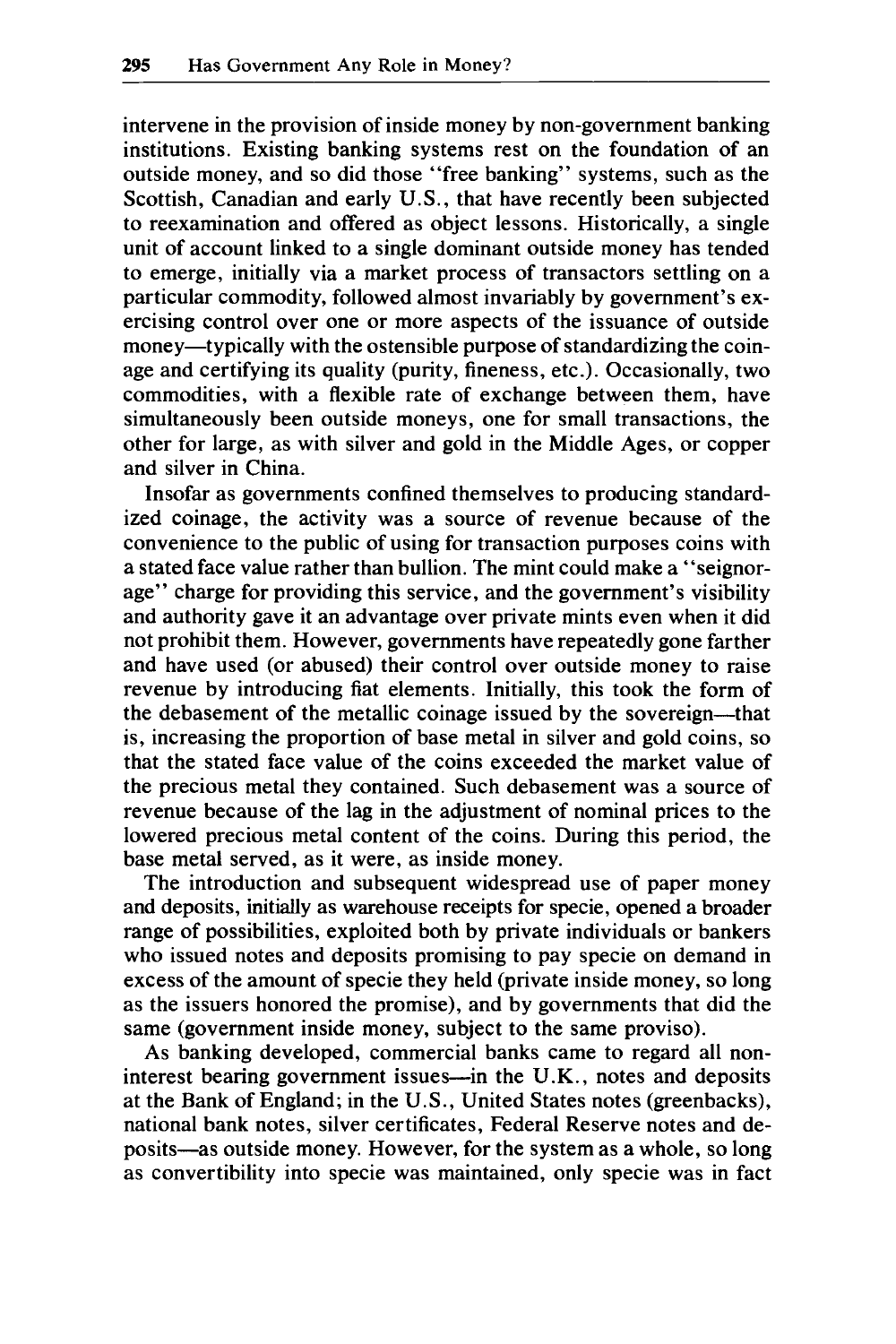outside money; the excess of government issues over the government's specie holdings was government-created inside money. All such issues, however, became true outside money—pure fiat money—when convertibility was suspended, as it now has been throughout the world.

We still refer to government-issued non-interest bearing notes and deposits as government "liabilities" or "obligations," although that is not what they are, as is eminently clear in other contexts. We now take a pure fiat standard so much for granted that we no longer find any need to distinguish between the concepts of outside money relevant for the commercial banks and for the system as a whole. But that distinction remains important in judging proposals for monetary reform, and in interpreting historical experience.

That experience provides striking evidence of the value that communities attach to having a single unit of account and medium of exchange. The large revenue that governments have been able to extract by introducing fiat elements into outside money is one measure of the price that economic agents are willing to pay to preserve the unit of account and the medium of exchange to which they have become habituated. It takes truly major depreciation in the purchasing power of the dominant money before any substantial fraction of the community adopts alternatives, either with respect to the unit of account or the medium of exchange. Yet such alternatives have generally been available.

For example, students of money have repeatedly recommended what Alfred Marshall called a tabular standard, namely, the indexation of long-term contracts, so that for such contracts the unit of account becomes, to use one currency as an example, not the nominal dollar, but the real dollar, although the medium of exchange may remain the nominal dollar.2 In most Western countries, nothing has prevented the private emergence of a tabular standard. Yet, a tabular standard has emerged on any widespread scale only in countries that have been subject to extreme movements in the price level, like some Latin American countries, Israel, etc. Indexation has been privately introduced on any substantial scale in the U.S. only with respect to labor contracts, and even there only occasionally and with respect to a minority of contracts.

Another alternative has been foreign currency, which has occasionally been resorted to both as unit of account and medium of circulation, but again only under extreme provocation.

The apparently great value to the economy of having a single unit of account linked with an (ultimate) medium of exchange does not mean that government must play any role, or that there need be a single producer of the medium of exchange. And indeed, historically, governments have entered the picture after the event, after the community had settled on a unit of account and private producers had produced media of exchange.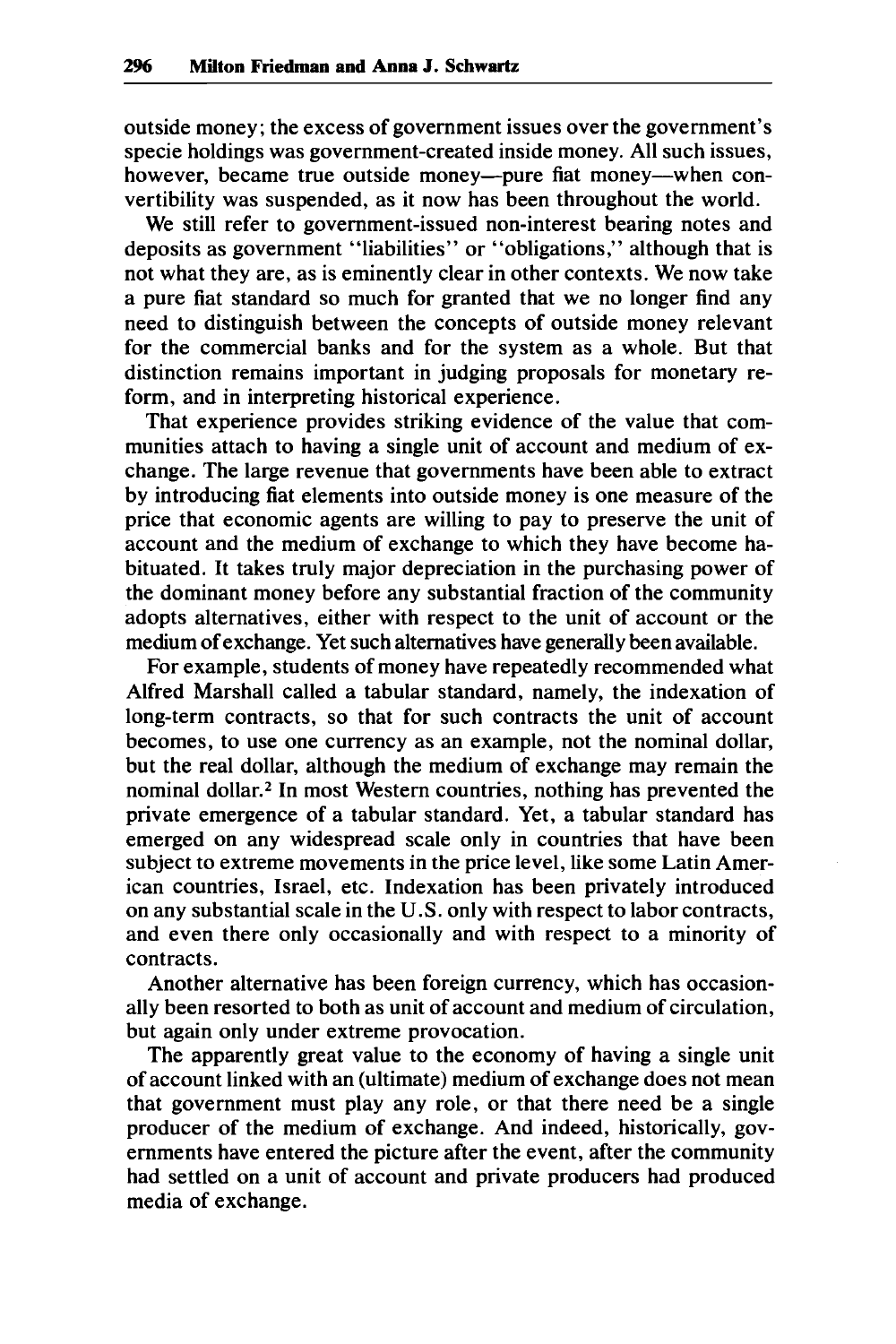Two features of this history are striking. The first is that the unit of account has, invariably or nearly so, been linked to a commodity. We know of no example of an abstract unit of account—a fiduciary or fiat unit such as now prevails everywhere, having emerged spontaneously through its acceptance in private transactions. The second is how universally government has taken over, and how often it has established a monopoly in the certification or production of the outside money. In his explanation of this phenomenon, Friedman stressed considerations of economic efficiency—"can" in the narrower economic sense. But this is clearly inadequate. The theory of public choice requires attention to the political forces that have produced this result and the kind of monetary constitution, if any, that can avoid it.<sup>3</sup> It is not enough to document the abuses that have arisen from government control of outside money, or to demonstrate the existence of alternative arrangements that are economically more satisfactory. We shall be evading our task of explanation unless we examine the political forces that established government control under a wide range of political and economic circumstances, superseding private certification and production of outside money. And, so far as reform is concerned, we shall simply be spitting in the wind, as economists have done for **200** years with respect to tariffs, unless we explore how effective political support can be mobilized for one or another solution. We hasten to add that the latter is not the task of this paper.4

Item [3] of Friedman's list of "good reasons," the technical monopoly character of a pure *fiduciary* currency (italics added) has been questioned, particularly by Benjamin Klein **(1974).** Klein's theoretical case, resting on the necessity for a producer of money to establish confidence in his money, and the increasing capital cost of creating such confidence, is impeccable, and has received wide acceptance. Yet it is not clear that his argument can be carried over to a "pure fiduciary" currency.<sup>5</sup> Historically, producers of money have established confidence by promising convertibility into some dominant money, generally, specie. Many examples can be cited of fairly long-continued and successful producers of private moneys convertible into specie.6 We do not know, however, of any example of the private production of purely inconvertible fiduciary moneys (except as temporary expedients, e.g., wooden nickels, clearing house certificates), or of the simultaneous existence in the same community of private producers of moneys convertible into different ultimate media, except for the previously mentioned case when two metals circulated simultaneously at a flexible rate of exchange, and the somewhat similar case of the greenback period **(1862- 1878)** in the **U.S.** when banks had both greenback and gold deposit liabilities. Yet Klein's argument would not seem to preclude the simultaneous existence in the same community of several dominant moneys produced by different private issuers.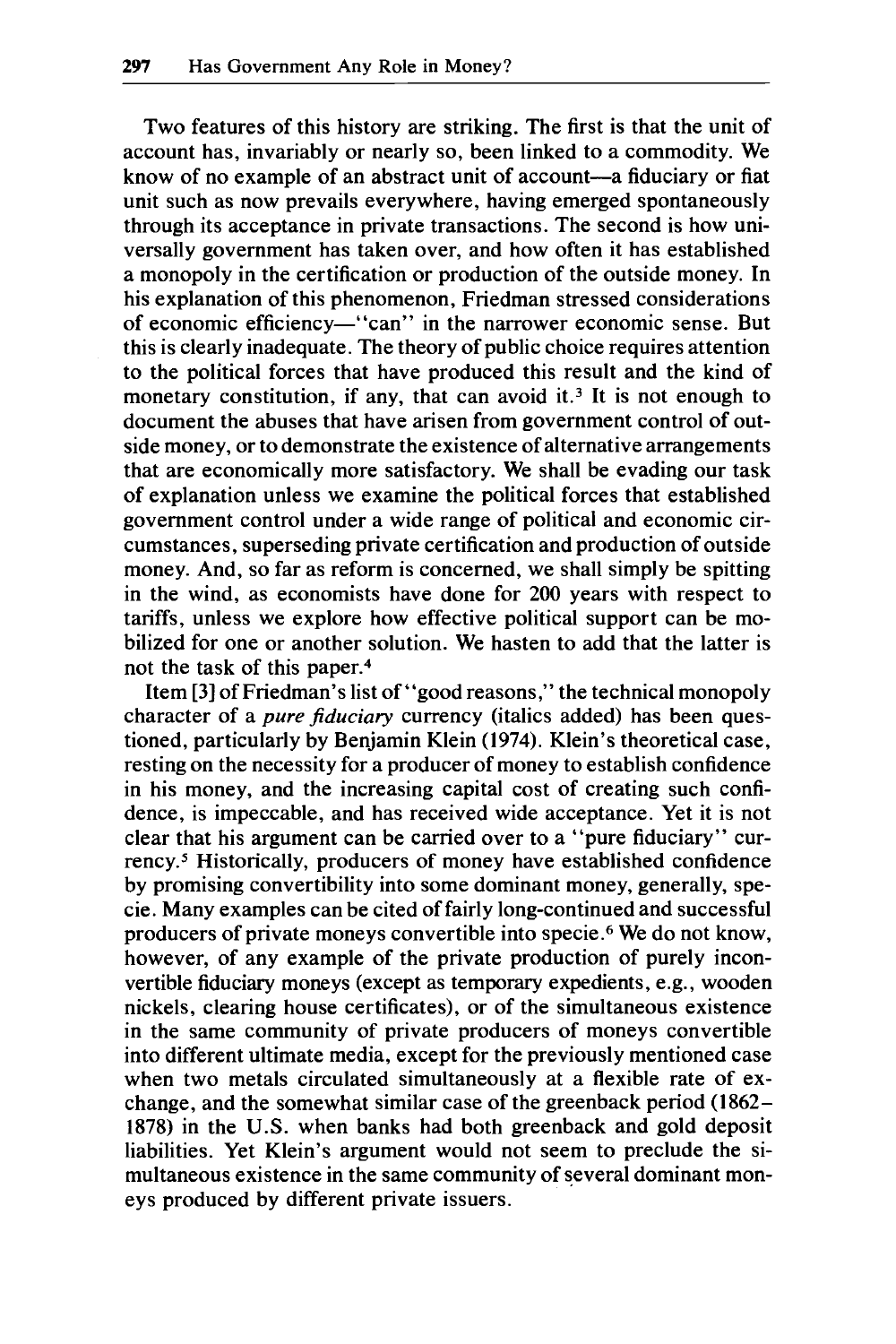Hayek, in his argument for the denationalization of money, believes that such an outcome is a real possibility, if the current legal obstacles to the production of competitive moneys were removed. In particular, he believes that private issuers who produced a medium of exchange with constant purchasing power (a "real dollar") would become dominant. He recognizes that a single dominant money might tend to develop over large areas, but anticipates that different definitions of constant purchasing power would be appropriate for different areas or groups and hence that a "number of different competitive money producers would survive, with extensive overlap in border areas" [Hayek (1978, p. 112)].

Entirely aside from the question of the political forces that such arrangements would generate, we are skeptical of his conjecture, rather agreeing with Benjamin Klein's (1976, p. 514) early judgment that "I do not think that adoption of Hayek's . . . policy recommendation of complete domestic freedom of choice in currency would significantly reduce the amount of monopoly power on currency issue currently possessed by each individual European government."'

So far, neither Hayek's belief that privately produced constant purchasing power moneys would become dominant nor Klein's and our skepticism has any direct empirical basis, but derive rather from an interpretation of historical experience under very different monetary arrangements than those Hayek proposes. However, some direct evidence may emerge in the near future, because of developments within the present system that could facilitate the issuance of constant purchasing power money.

In the United States, the Federal Home Loan Bank Board in 1980 authorized federal savings and loan associations to make price-leveladjusted-mortgage (or PLAM) loans and, in 1982, to accept price-leveladjusted-deposits (PLAD). There seems no reason such deposits could not be readily transferable by checks or their equivalent, which would provide a medium of exchange as well as a unit of account of constant purchasing power. So far, apparently, no savings and loan has taken advantage of this possibility. However, since 1982 disinflation has been the rule, and confidence in a more stable future price level has grown rapidly. A real test will come when and if that confidence is shattered.<sup>8</sup>

Another **U.S.** development, in the course of being realized as this is written, is the introduction of futures markets in price index numbers [Friedman (1984a)l. The Coffee, Sugar & Cocoa Exchange has received permission from the Commodity Futures Trading Commission (the federal agency that regulates futures markets) to introduce a futures contract in the consumer price index. Trading in the contract began on June 21, 1985. Such futures markets would enable banks to accept deposits on a price-level adjusted basis and hedge their risk in the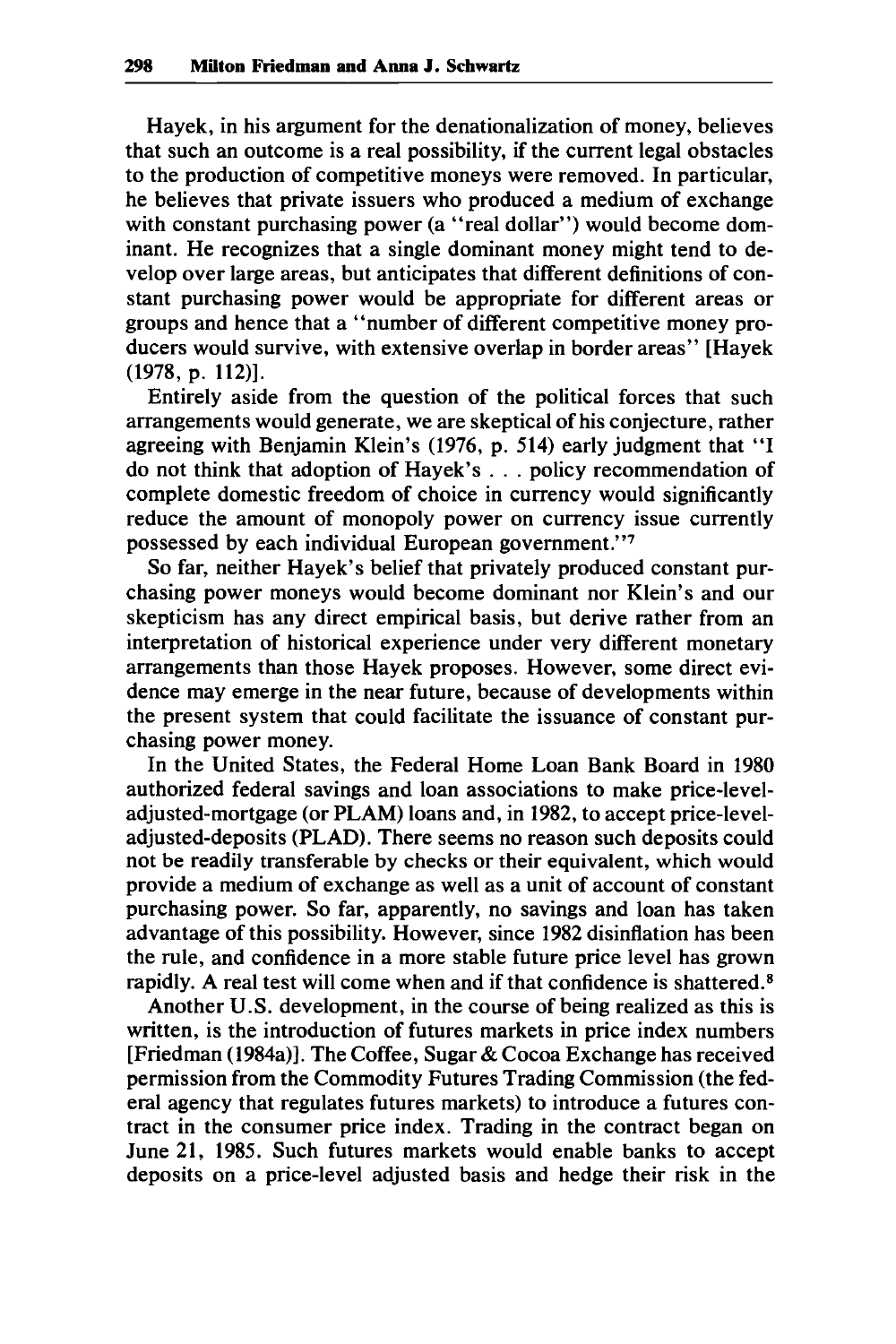futures market rather than by matching price-level adjusted liabilities with price-level adjusted assets. This development seems to us the most promising of the recent innovations, in terms of its potential effect on the operation of the monetary system.

An earlier U.S. development was the removal in 1974 of the prohibition against the ownership, purchase and sale of gold by private persons. In principle, it has been possible since then for individuals in private dealings to use gold as a medium of exchange. And there have been some minor stirrings. The Gold Standard Corporation in Kansas City provides facilities for deposits denominated in gold and for the transfer of such deposits among persons by check. However, this is a warehousing operation—a 100 percent reserve bank, as it were—rather than a private currency denominated in gold and issued on a fractional reserve basis. Unfortunately, there are currently legal obstacles to any developments that would enable gold to be used not only as a store of value or part of an asset portfolio but as a unit of account or a medium of circulation. Hence, the current situation provides little evidence on what would occur if those obstacles were removed.

In the U.K., the government now issues securities that link interest and principal to a price index number. Banks could use such securities as assets to match price-level adjusted deposits.

It remains to be seen whether any of these opportunities will be exploited. Our personal view is that they will be if and only if government monetary policy produces wide fluctuations in inflation, fluctuations even wider than those that occurred in the U.S or the U.K. in recent decades. Moreover, even if they are, we conjecture that the use of a constant purchasing power of money as a unit of account and medium of circulation will be confined to large transactions involving long times delays, not to small or current transactions.

A further qualification is that the circumstance envisaged in the preceding paragraph—wide fluctuations in inflation in major countries is not likely to prove stable and long-lasting. It is almost certain to produce political pressures for major monetary reform-in the extreme, after it has degenerated into hyperinflation; on a more hopeful note, long before.

Until recent years, true hyperinflation has occurred only in countries undergoing revolution or severe civil unrest or that have been defeated in a major war, with the possible exception of John Law's experiment of doubling the French bank-note issue in the four-year period 1716 to 1720. However, currently, several countries seem on the verge of hyperinflation under relatively peaceful circumstances—Bolivia, Argentina and Israel, to mention only the most prominent. The misfortune of these countries promises to provide us with some evidence on a so far rarely observed phenomenon.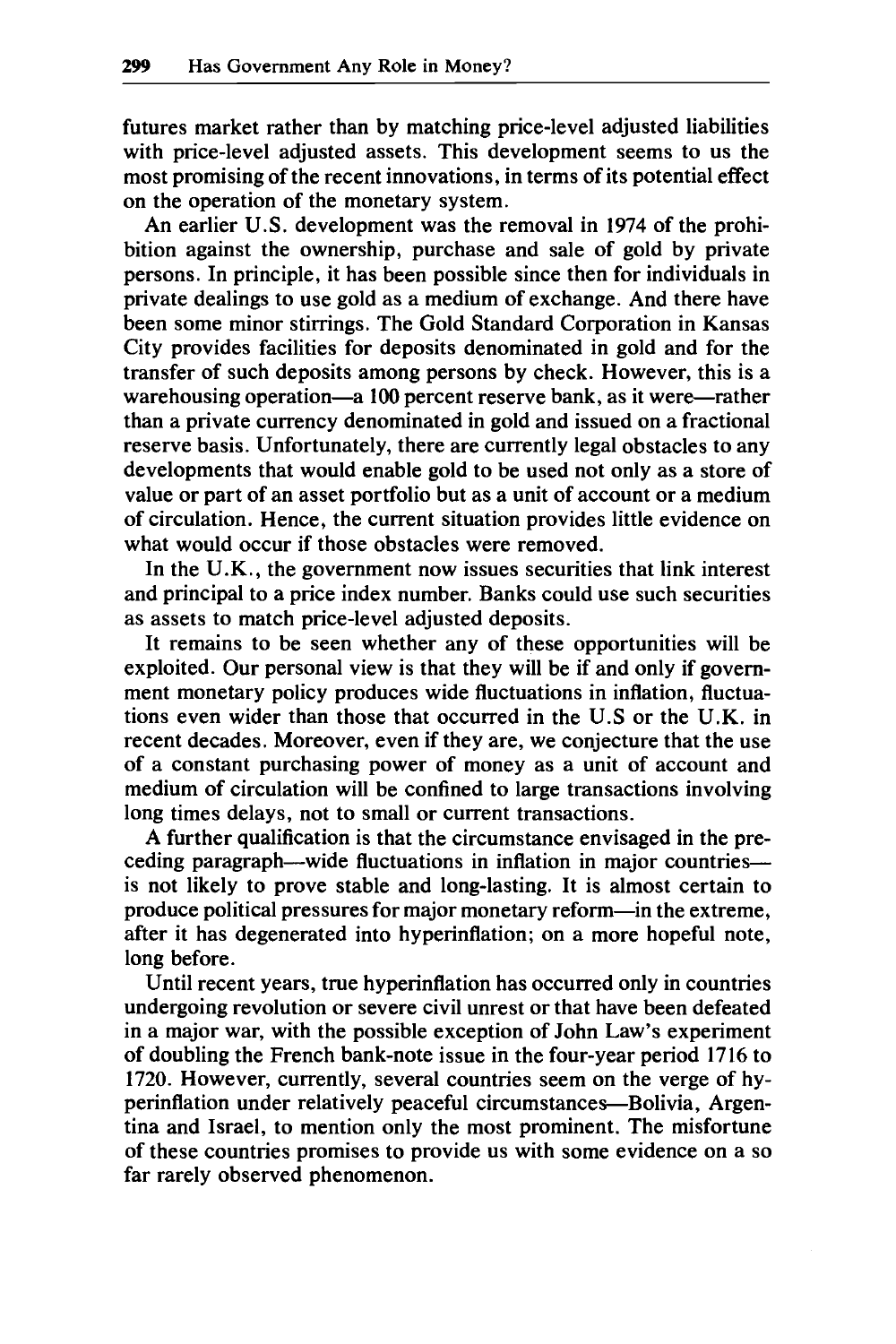Another recent hybrid development of considerable interest is the increased use of the ECU (European Currency Unit) in private transactions. The ECU is a composite of the separate national currencies of those Common Market countries participating in the European Monetary System-or, as it has come to be described, a basket containing specified numbers of units of each of the national currencies included in it. Its value in terms of any single national currency, including the dollar or any of the currencies composing it, is thus a weighted average of the market values in terms of that currency of the component ECU currencies. Though initially created for clearing intergovernmental balances, it has increasingly been used as a unit of account in private bond issues and other transactions [see Triffin (1984, especially pp. **150-163)],** and banks in some countries have been offering ECU denominated deposits, though in others, such as Germany, they are currently not permitted to do so. So far, the ECU has been convertible into dollars and most other currencies. However, it has been in existence only since 1979, so it is still in the early stages of development. What role it will play in the future is highly uncertain.

The ECU is a governmentally created and issued currency. It is convertible only into other governmentally created and issued currencies, all of which are purely fiduciary, despite lip service still paid to gold by including gold, generally at an artificial price, as a "reserve asset" in the balance sheets of the central banks. What is unique is its composite character, resembling in this respect the fiduciary counterpart to the symmetallic proposal by Marshall and the later commodity reserve proposals.9

It does offer an alternative to the separate national currencies and so does enhance currency competition. However, its growth and wider use would represent joint government action in the field of money along the lines of the International Monetary Fund, rather than private action. As with national currencies, private action would take the form of producing inside money convertible into the ECU as an outside money.

Items **[3]** and [4] of Friedman's list of "good reasons," technical monopoly and external effects, have been questioned also by Roland Vaubel (1984) in a thoughtful article. He concludes that neither is a valid justification for a government monopoly in the production of base money.

With respect to natural monopoly, he concludes that "the only valid" test of the natural monopoly argument is to abolish all barriers to entry and to admit free currency competition from private issuers on equal terms" [Vaubel(l984, p. 57)]. We agree with him entirely on this point while, as noted earlier, being highly skeptical that, given the starting point with a government currency firmly established, any private issuers would be likely to compete successfully—especially in producing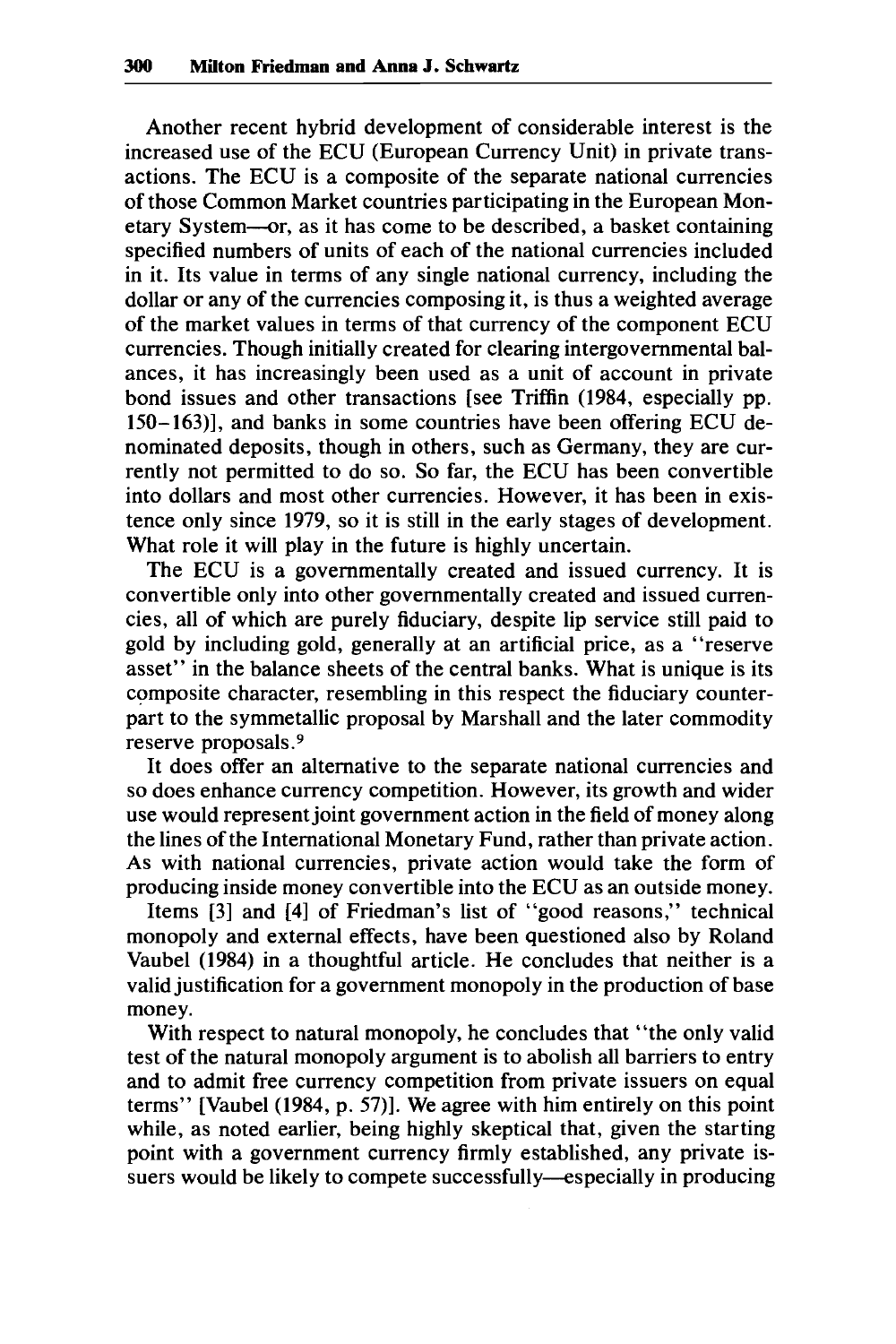a "pure fiduciary" money. As already noted, there is no historical precedent. Historical experience suggests that the only plausible alternative to a government issued fiduciary currency is a commodity currency, with private issuers producing inside money convertible into the commodity. And we believe that even that outcome is highly unlikely unless there is a major collapse of national currencies—something approximating hyperinflation on a worldwide scale.

With respect to externalities, Vaubel's negative conclusion is a quibble with respect to the basic issue of whether government has a key role to play in the monetary system. Even if there are externalities, he says, it "does not follow that government should produce money (let alone as a monopolist) rather than introduce a mandatory deposit insurance scheme or act as a lender of last resort by borrowing and lending private money" [Vaubel (1984, p. 32)]. But either of these policies would be a far cry from leaving "money and banking arrangements . . . to the market."

To summarize our answer to the first question: there is no economic reason why the determination of a unit of account linked with a medium of exchange and the provision of outside money cannot be left to the market. But history suggests both that any privately generated unit of account will be linked to a commodity and that government will not long keep aloof. Under a wide variety of economic and political circumstances, a monetary system has emerged that rests on a unit of account and on outside money at least certified, and generally more than that, by government. Such a system will not easily be dislodged or replaced by a strictly private system.

### *12.3* **Free Banking**

A number of recent authors have argued that the historical experience with "free banking" is less unfavorable than suggested by Friedman and other authors. Lawrence White has reexamined the experience in Scotland for the period up to 1845 and concluded that it supports "the case for thorough deregulation" of banking [White (1984a, p. 148)]. Rockoff (1975), Rolnick and Weber (1983) and King (1983) have reexamined the experience in the United States prior to the Civil War and come to a similar conclusion, arguing that prior studies of this period have grossly exaggerated the quantitative importance of "wildcat banking,'' overissue of depreciated bank notes, and the other ills generally associated with banking in that era.

The experience of Scotland, as most recently described by White, is surely the most favorable. For more than a century and a half Scotland had a system of free banking, with completely free entry and minimal governmental regulation or restraint. Scottish banks were banks of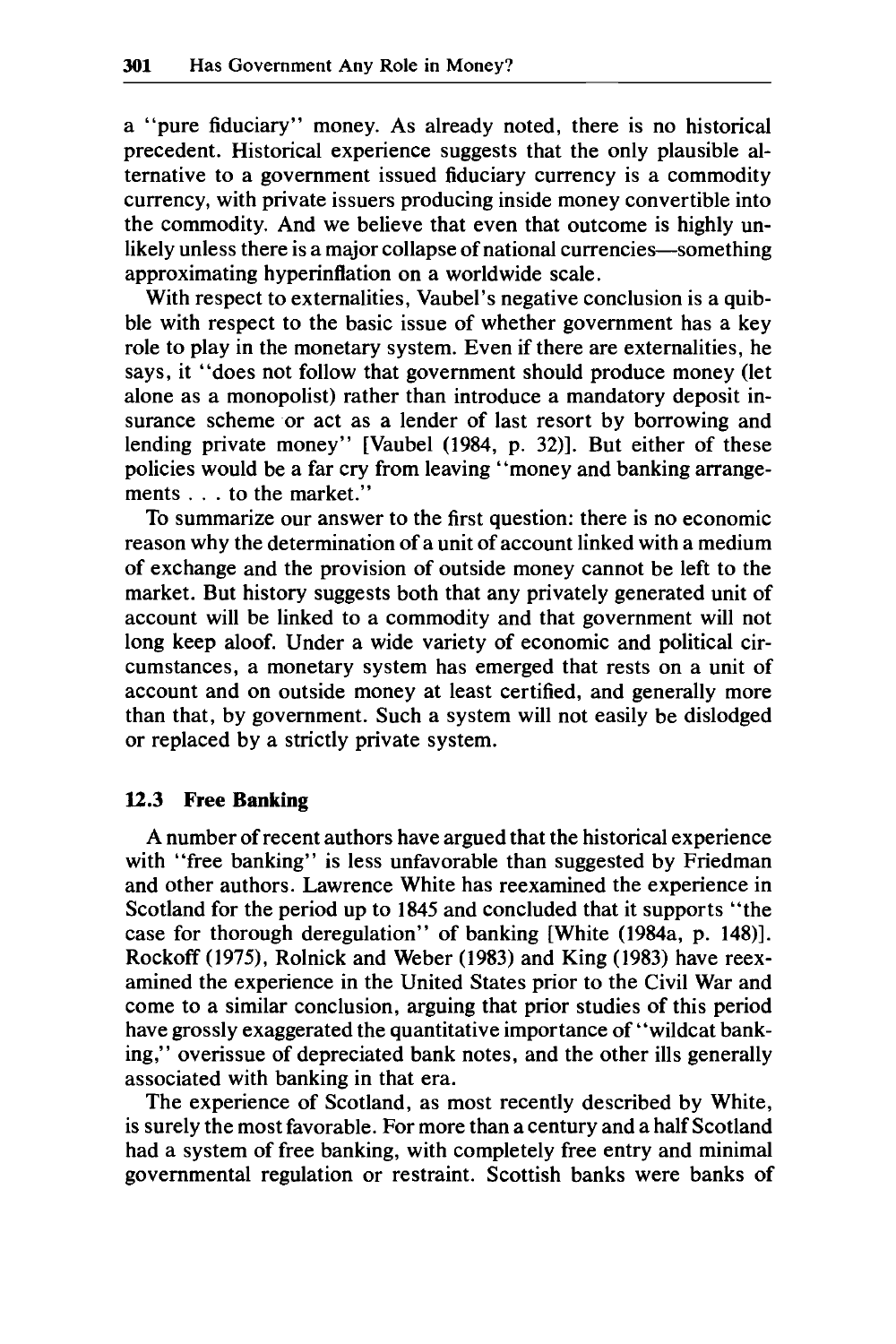issue as well as of deposit. Their note issues circulated widely and were in practice the dominant medium of circulation. With minor exceptions the issues of different banks-numbering as many as 29 in 1826 and 19 in 1845, just before the end of the era of free bankingcirculated at par with one another, thanks to an agreement among the banks to accept one another's notes [White (1984a, pp. 35, 37)]. Some banks did fail, but holders of their notes suffered negligible, if any, losses. And this system developed entirely by market forces, with government intervention consisting solely in the chartering of three of the banks.

However, before accepting the relevance of this experience to our current situation, it is important to note several special features of Scottish experience: first, it dealt only with inside money. Outside money consisted of either gold or, during the period of suspension of convertibility by the Bank of England (1797-1821), Bank of England notes. Second, as White stresses (1984a, p. 41), shareholders of banks assumed unlimited liability for the obligations of the banks.<sup>10</sup> As a result, bank depositors and holders of bank notes were sheltered from the failure of banks; the whole burden fell on the stockholders. Third, Scotland was an old, established community, with a relatively stable population, so that stockholders consisted in the main of persons who were well known, had considerable private wealth and valued their own reputations for probity highly enough to honor their obligations. **II**  Fourth, while the only equivalent in Scotland itself of a central bank was the extent to which some of the larger banks served as bankers' banks, the Scottish banks had access to the London financial market, which performed the equivalent of some modern central bank functions for Scotland [see Goodhart (1985, sect. 5, note 3)].

For a contrast, consider the experience of the United States from, say, 1791 to 1836, the period spanning the first and second Banks of the United States. New England perhaps came closest to matching Scotland in some of its characteristics, particularly in containing substantial communities with long-settled prominent families possessing much wealth. It was taken for granted that specie was the dominant money and provided the appropriate unit of account. In the main, laissez-faire prevailed in banking, despite the existence of the two Federal banks, as Hammond (1957) calls them. There was nothing that prevented a system from developing along Scottish lines. Yet it did not. Numerous banks were established, which issued bank notes promising to pay specie on demand, yet a wide range of imaginative stratagems were adopted to postpone and impede redemption, and country bank notes circulated in Boston at varying discounts, leading Boston banks to adopt a succession of measures to enforce redemption. The end result was the famous Suffolk Bank system, which developed grad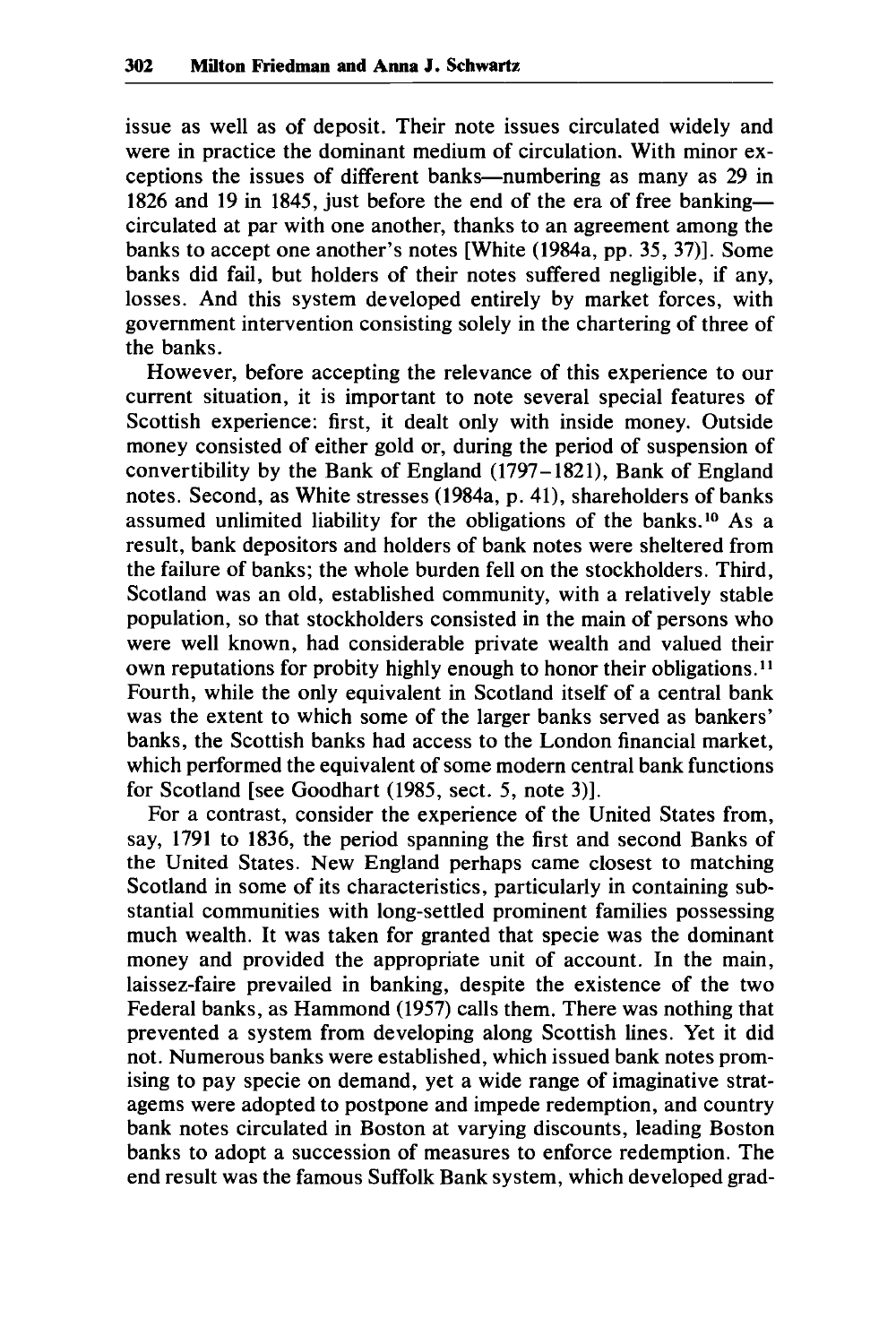ually from about 1820 on. As Hammond (1957, pp. **554,** *556)* remarks: "The Suffolk was in effect the central bank of New England. . . . The operators of the Suffolk Bank showed *laissez-faire* at its best." But even here, laissez-faire did not lead to unlimited liability as a rule, though there must have been private bankers who subjected themselves to unlimited liability; it did not lead to the kind of orderly, efficient, monetary system that developed in Scotland.

And the experience of the rest of the country is even less favorable to regarding the Scottish experience as highly relevant to the circumstances of the U.S. in the early decades of the nineteenth century. Various degrees of laissez-faire prevailed in the several states, but nowhere did it lead to unlimited liability, freely interconvertible bank notes, security of both note holders and depositors from loss, and the other favorable characteristics of the Scottish banking system.

Rockoff, Rolnick and Weber, and King may well be right that wildcat banking in the first half of the nineteenth century was less widespread and extensive than earlier writers made it out to be. They may also be correct that the bank failures that occurred owed far more to the legal conditions imposed on bank note issues—namely, that they be "backed" by state or U.S. bonds—and the subsequent depreciation in value of the bonds of a number of states than to irresponsible wildcat banking. Yet none of their evidence is directly relevant to the question of how banking and currency issue would have developed in the absence of state legislation.

Further, conditions have changed drastically in the past century and a half in ways that are particularly relevant to the question whether financial intermediaries should be prohibited from issuing inside money in the form of hand-to-hand currency [our point  $2(a)$  in section 12.1]. We are no longer dealing with a sparsely settled country in which travel is slow and communication between distant points involves long delays. We now have instant communication and rapid means of transport. Book entries have replaced the physical transfer of currency or specie as the principal means of discharging monetary obligations. From being the primary medium of exchange, currency has become the counterpart of a minor fraction of aggregate transactions. Private institutions, both banks and non-banks, issue inside money in the form of traveler's checks redeemable on demand in outside money. The value of such traveler's checks outstanding is now included in the official estimates of all monetary aggregates broader than the monetary base (equal to outside money).<sup>12</sup> The possibility—and reality—of fraud by financial institutions remains, but under current conditions it seems unlikely to be more serious for hand-to-hand currency than for deposits.

What was a burning issue a century or two ago has therefore become a relatively minor issue today. Moreover, the arguments by Klein and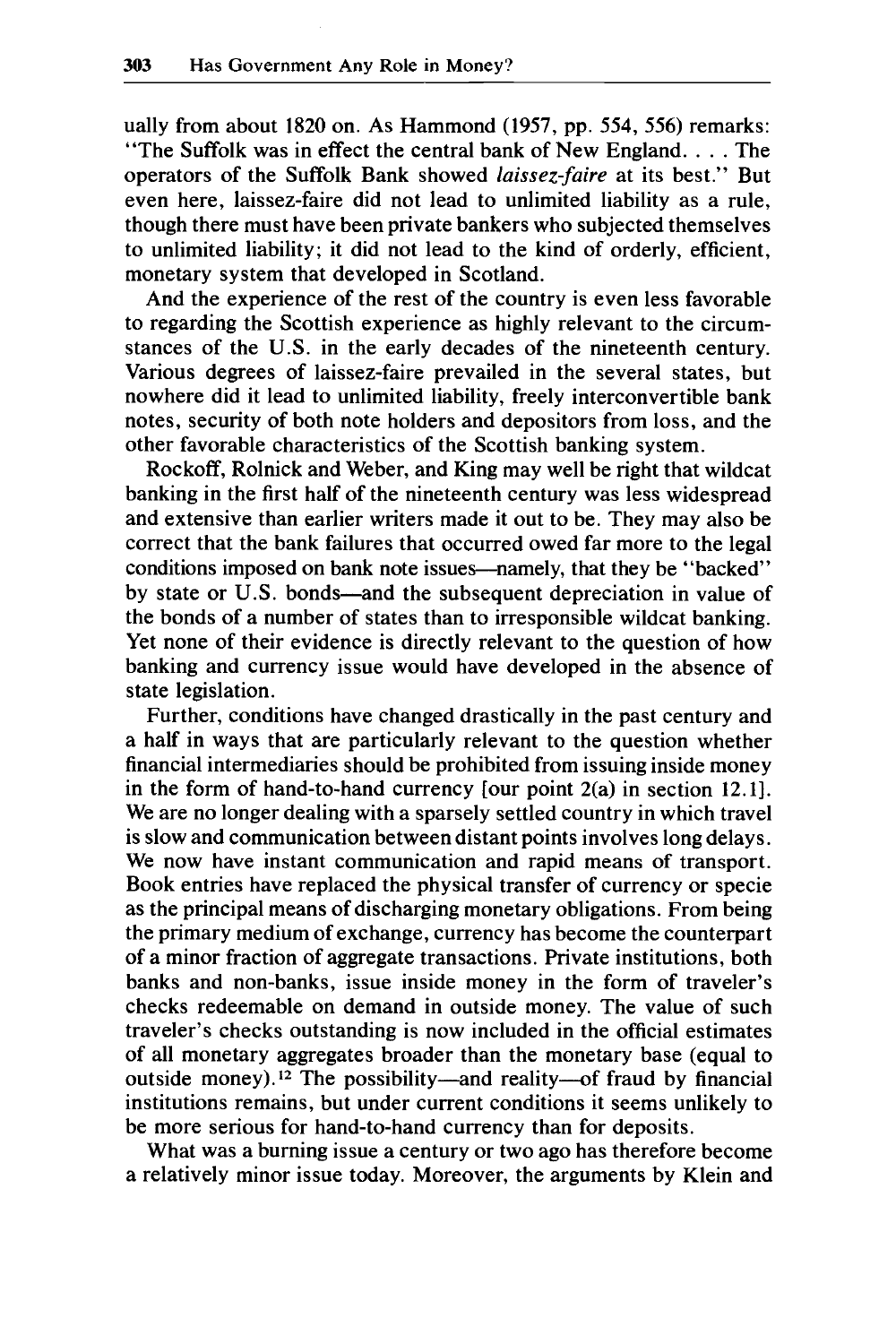Hayek discussed in the preceding section are far more persuasive with respect to permitting the issuance of hand-to-hand inside money than with respect to the possibility that the private market might produce fiduciary outside money, i.e., a non-commodity outside money. While we therefore see no reason currently to prohibit banks from issuing hand-to-hand currency, there is no pressure by banks or other groups to gain that privilege. The question of government monopoly of handto-hand currency is likely to remain a largely dead issue.

The more important questions currently are the other two under this heading: namely, the restrictions, if any, that government should impose on financial intermediaries and the necessity or desirability of a "lender of last resort." Whatever conclusions one may reach about these issues, it seems to us, would currently be valid regardless of the form of the liabilities issued by the financial intermediaries.

In respect of these questions, conditions have changed much less drastically-as the recent liquidity crises arising out of the problems of Continental Illinois Bank and the failure of Home State Savings in Ohio vividly illustrate. These liquidity crises are of the same genus as those that occurred repeatedly during the nineteenth century. Their very different outcomes-no significant spread to other institutions in the Continental Illinois episode; the permanent closing of many Ohio savings and loans and temporary closing of all of them in the quantitatively far smaller Ohio episode—reflect the different way they were handled—and that too evokes historical echoes.

Governor Celeste of Ohio would have benefited greatly from reading and following Walter Bagehot's (1873) famous advice on how to handle an "internal drain": "A panic," he wrote, "in a word, is a species of neuralgia, and according to the rules of science you must not starve it. The holders of the cash reserve must be ready not only to keep it for their own liabilities, but to advance it most freely for the liabilities of others" [Bagehot (1873, p. **51)l.** 

The run on the Ohio savings and loan associations precipitated by the failure of Home State Savings could have been promptly stemmed if Bagehot's advice had been followed. It was only necessary for Governor Celeste to arrange with the Federal Reserve Bank of Cleveland and the commercial banks of Ohio—who were apparently more than willing—to lend currency and its equivalent to the savings and loans on the collateral of their temporarily illiquid but sound assets. Once the savings and loans demonstrated their ability to meet all demands of depositors for cash, the unusual demand would have evaporated as many historical examples demonstrate, including, most recently, the stemming of the liquidity crisis following the Continental Illinois episode.

Instead, Governor Celeste blundered by declaring a savings and loan holiday, repeating the mistaken Federal Reserve policies of 1931 to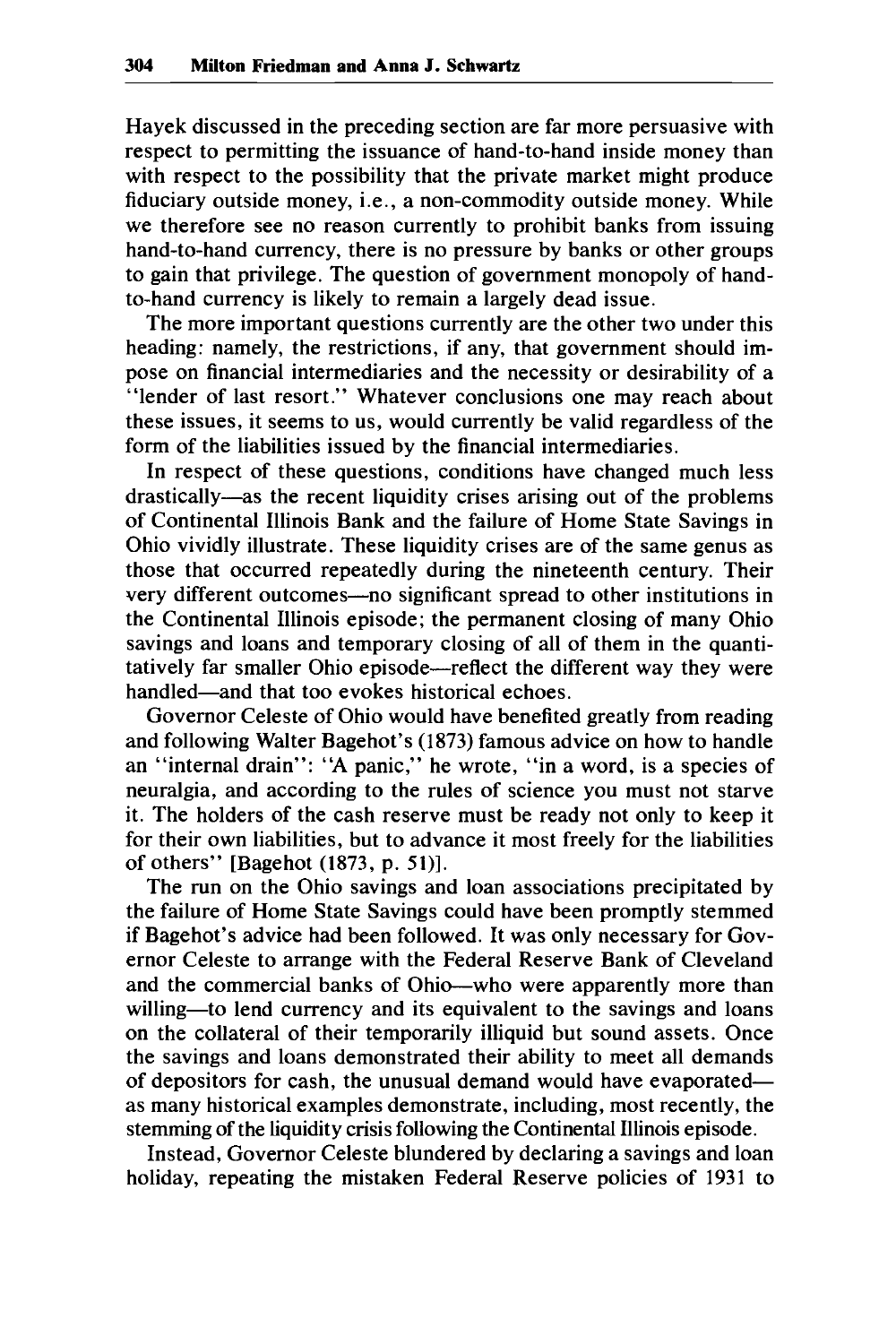**1933,** ending in the **1933** bank holiday. As in that case, the final result of not recognizing the differences between a liquidity and a solvency crisis will doubtless be the failure or liquidation of many savings and loans that would have been sound and solvent in the absence of the savings and loan holiday.

These episodes show that what used to be called "the inherent instability" of a fractional reserve banking system is, unfortunately, still alive and well. What they do not show, and what is still an open question, is whether a government "lender of last resort"-a central bank-is necessary and desirable as a cure. It did not prove to be a cure in the U.S. in the **1930s;** it did in the Continental Illinois case, as well as in some earlier episodes. And, whether a satisfactory cure or not, is the emergence of a "lender of last resort" a likely or unavoidable consequence of financial development?

In a recent paper, Charles Goodhart, after surveying a wide range of historical evidence, including the studies we have referred to earlier, concludes that the emergence of "lenders of last resort" in the form of central banks was a natural and desirable development arising from the very characteristics of a fractional reserve banking system. The theoretical argument is straightforward and well-known. It rests on the distinction, already referred to, between a liquidity and solvency crisis. A bank or any other institution faces a problem of *solvency* if its liabilities exceed the value of its assets. The magnitude of the problem is measured by the difference between the two. That difference may be a small fraction of total liabilities, perhaps even less than the equity of the shareholders, so that if the assets could be liquidated in an orderly fashion the institution could pay **off** all other liabilities in full or for that matter continue as a going institution. The special feature of a fractional-reserve bank is that the bulk of its liabilities are payable on demand—either by contract or usage. Hence, even in the special case assumed, it will face a *liquidity* problem if its depositors demand payment. Moreover, the bank's liquidity problem will be far larger in magnitude than its solvency problem.<sup>13</sup> It cannot satisfy its depositors unless it can in some way convert its temporarily illiquid assets into cash.

A liquidity problem is not likely to remain confined to a single bank. The difficulty of one bank gives rise to fears about others, whose depositors, not well-informed about the banks' condition, seek to convert their deposits into cash. A full-blown liquidity crisis of major dimensions can be prevented only if depositors can somehow be reassured. An individual bank may be able to reassure its depositors by borrowing cash on the collateral of its sound assets from other banks and meeting all demands on it. But if the crisis is widespread, that recourse is not available. Some outside source of cash is necessary. A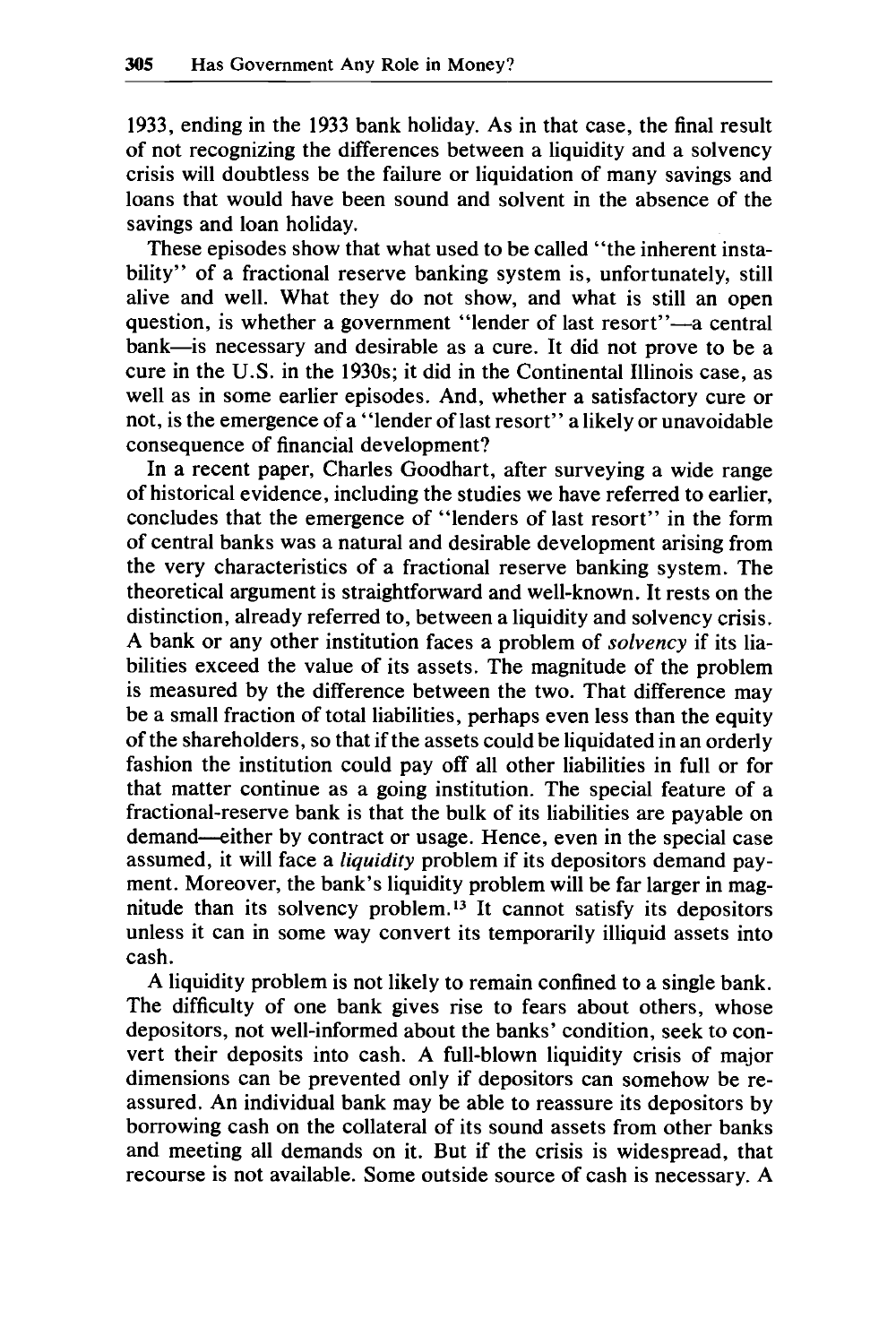central bank with the power to create outside money is potentially such a source.

After the Federal Reserve in the early 1930s failed to perform the function for which it had been established, the U.S. enacted Federal Deposit Insurance as an alternative way to reassure depositors and thereby prevent a widespread liquidity crisis. That device worked effectively for decades, so long as banks were closely regulated—and incidentally sheltered from competition—and so long as inflation remained moderate and relatively stable. It has become less and less effective as deregulation proceeded in an environment of high and variable inflation. In the Continental Illinois case, it had to be supplemented by the Federal Reserve as "lender of last resort."

Insurance of depositors against bank insolvency is of a magnitude that is well within the capacity of private casualty insurance. It could allow for differences among banks in the riskiness of their assets much more effectively than government insurance [see Ely (1985a, b)].

A liquidity crisis, whether or not its arises out of an insolvency crisis, as it did with Continental Illinois and Home State Savings of Ohio, and whether or not it spreads to solvent banks, is a different matter. In the U.S., prior to the Federal Reserve, it was dealt with by a concerted agreement among banks to suspend convertibility of deposits into cashto pay deposits only "through the clearing house." In some other countries, such as Canada, nationwide branch banks (subject to extensive government regulation) have preserved confidence sufficiently to avoid liquidity crises.

The U.S. has been almost unique in preserving a unit banking system with numekous independent banks. The current pressures for deregulation and the widening competition in financial intermediation is changing that situation. The barriers against interstate banking are weakening and very likely will ultimately fall completely. Such "non-banks" as Sears Roebuck, Merrill-Lynch, and so on, in most respects are the equivalent of nationwide branch banks. These developments, as they mature, will simultaneously lessen the probability of liquidity crises and increase the magnitude and severity of those that occur. It is therefore far from clear what implications they have for the "lender of last resort" function.

Vera Smith (1936, p. **148)** rightly concluded: "A central bank is not a natural product of banking development. It is imposed from outside or comes into being as a result of Government favours." However, as Goodhart's **(1985)** exhaustive survey of the historical experience indicates, a central bank or its equivalent, once established, reluctantly assumed the responsibility of serving as a lender of last resort because of the reality or possibility of a liquidity crisis. What is impressive about his evidence is the wide range of circumstances—in respect of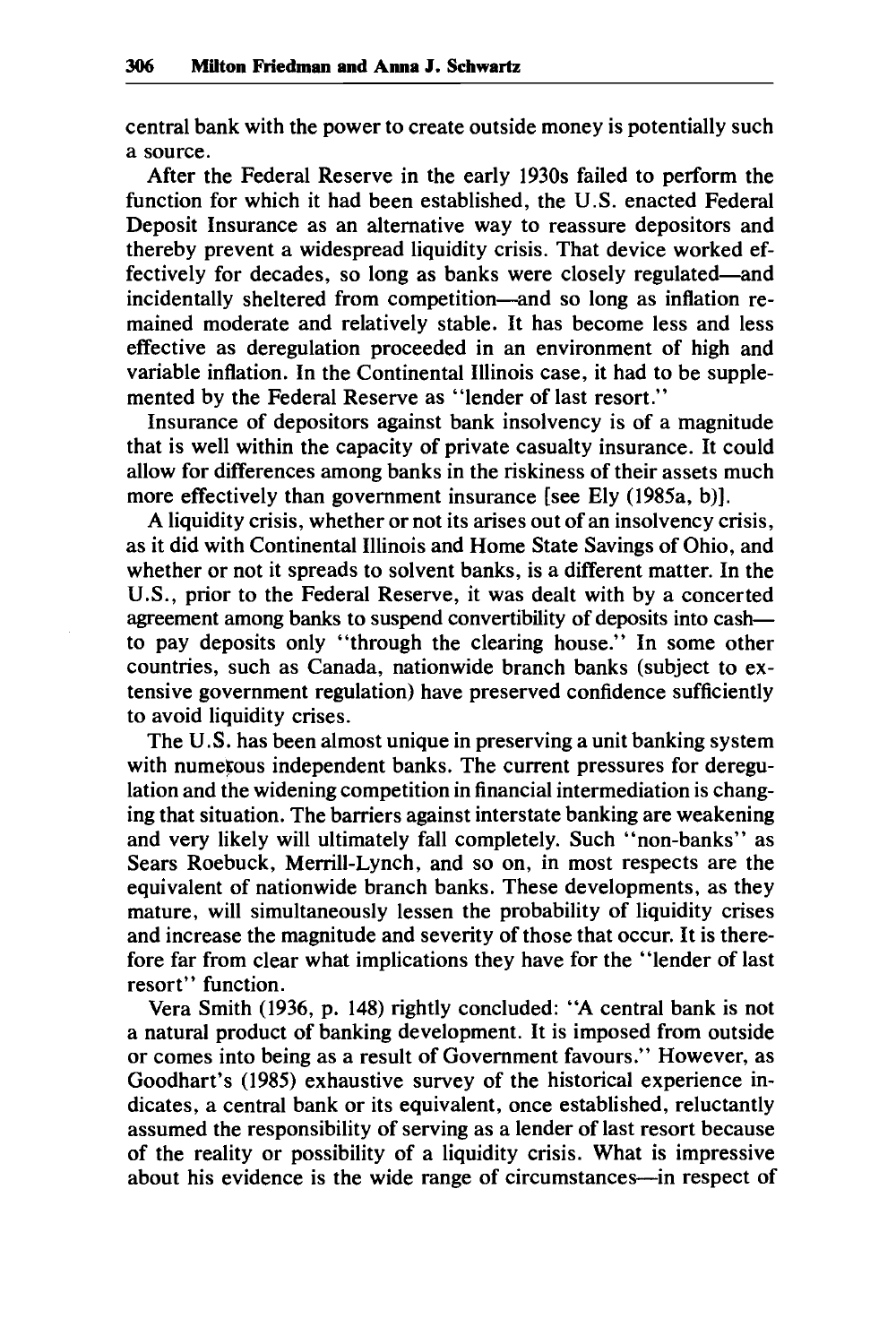political and economic arrangements-and the long span of time for which that has proved the outcome.

In practice, the lender of last resort function has been combined with control over government outside money. Such a combination has obvious advantages. However, in principle the two functions could be separated, and some proposals for monetary reform would require such separation, if the government were to continue to serve as a lender of last resort.<sup>14</sup>

The existence of a lender of last resort has clearly enabled banks having access to the lender to operate **on** thinner margins of capital and cash reserves than they would otherwise have deemed prudent. This fact has been used as an argument both for and against the government assuming lender of last resort functions-for, as a way of lowering the cost of financial intermediation; against, as providing an implicit subsidy to financial intermediation. It has also led to the imposition of required reserve ratios, which has turned a subsidy into a tax by increasing the demand for non-interest bearing outside money.

Deregulation of financial intermediaries so that they are free to pay whatever interest is required to obtain funds and to offer a variety of services over broad geographical areas seems clearly desirable on grounds of market efficiency. The open question is whether that is feasible or desirable without a continued role for government in such matters as requiring registration, provision of information, and the imposition of capital or reserve requirements. Moreover, certainly during a transition period, deregulation increases the danger of liquidity crises and so may strengthen the case for a governmental "lender of last resort."<sup>15</sup> That role could perhaps be phased out if market developments provided protection through insurance or otherwise against the new risks that might arise in a deregulated financial system.

Goodhart's argument **(1985)** that such an outcome, whether desirable or not, is not achievable, can be put to the test, by enlarging the opportunities for private insurance of deposit liabilities. If such insurance became widespread, risk-adjusted premiums could render regulatory restrictions unnecessary. It is more difficult to envision the market arrangements that would eliminate the pressure for a government "lender of last resort."

#### **12.4 The Future of Fiat Money**

As noted earlier, the nations of the world are for the first time in history essentially unanimously committed to a purely fiat monetary standard. Will Fisher's (1911b) generalization that "irredeemable paper money has almost invariably proved a curse to the country employing it" hold true for the current situation? In some ways that seems to us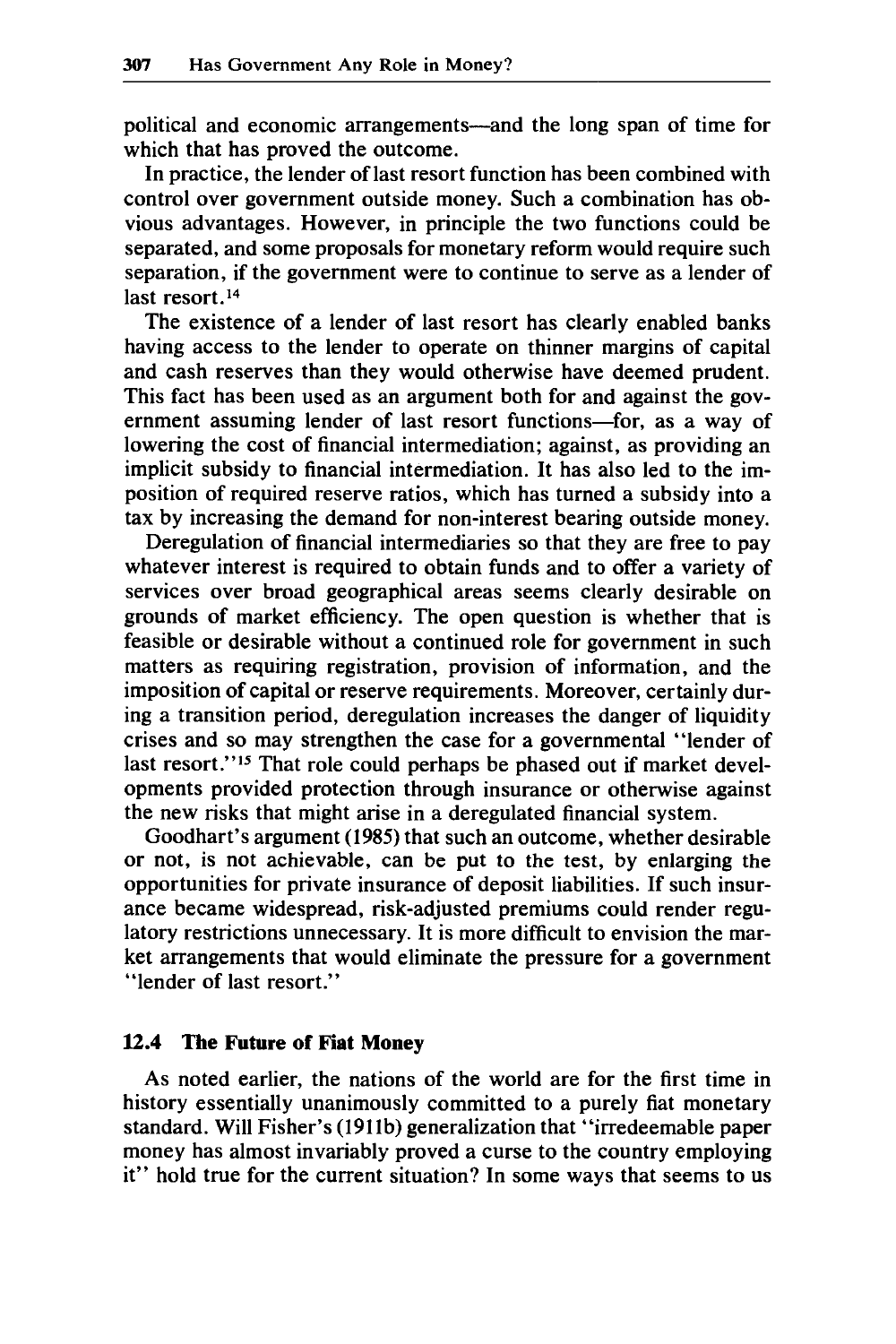the most interesting and important current scientific question in the monetary area. How it is answered will largely determine the relevance of the issues discussed in the preceding two sections.

We do not believe it is possible to give a confident and unambiguous answer. The experience of such countries as Argentina, Brazil, Chile, Mexico and Israel are contemporary examples of Fisher's generalization, but they are all lesser developed countries that except for chronology may have more in common with the countries Fisher had in mind than with the more advanced Western countries. The experience of those more advanced countries—Japan, the United States and the members of the Common Market—gives grounds for greater optimism. The pressures on government that led to the destruction of earlier irredeemable paper moneys are every bit as strong today in these countries than earlier-most clearly, the pressure to obtain resources for government use without levying explicit taxes. However, developments in the economy, and in financial markets in particular, have produced counter-pressures that reduce the political attractiveness of paper money inflation.

The most important such developments, we believe, are the greater sensitivity and sophistication of both the financial markets and the public at large. There has indeed been an information revolution, which has greatly reduced the cost of acquiring information and has enabled expectations to respond more rapidly and accurately to developments.

Historically, inflation has added to government resources in three ways: first, through the paper money issues themselves (i.e., the implicit inflation tax on outside money holdings); second, through the unvoted increase in explicit taxes as a result of bracket creep; third, by the reduction in the real value of outstanding debt issued at interest rates that did not include sufficient allowance for future inflation. The economic, political and financial developments of recent decades have eroded the potency of all three sources of revenue.

Though outside money remained remarkably constant at about 10 percent of national income from the middle of the past century to the Great Depression, and then rose sharply to a peak of about 25 percent in **1946,** it has been on a declining trend since the end of World War **11,** and is currently about 7 percent of national income. However, for a modem society, with the current level of government taxes and spending, this component is perhaps the least important of the three. Even if outside money as a fraction of income did not decline as a result of inflation which it unquestionably would, a 10 percent per year increase in outside money would yield as revenue to the government only about seven-tenths of **1** percent of national income.

The second component of revenue has very likely been more important. Past rates of inflation have subjected low and moderate income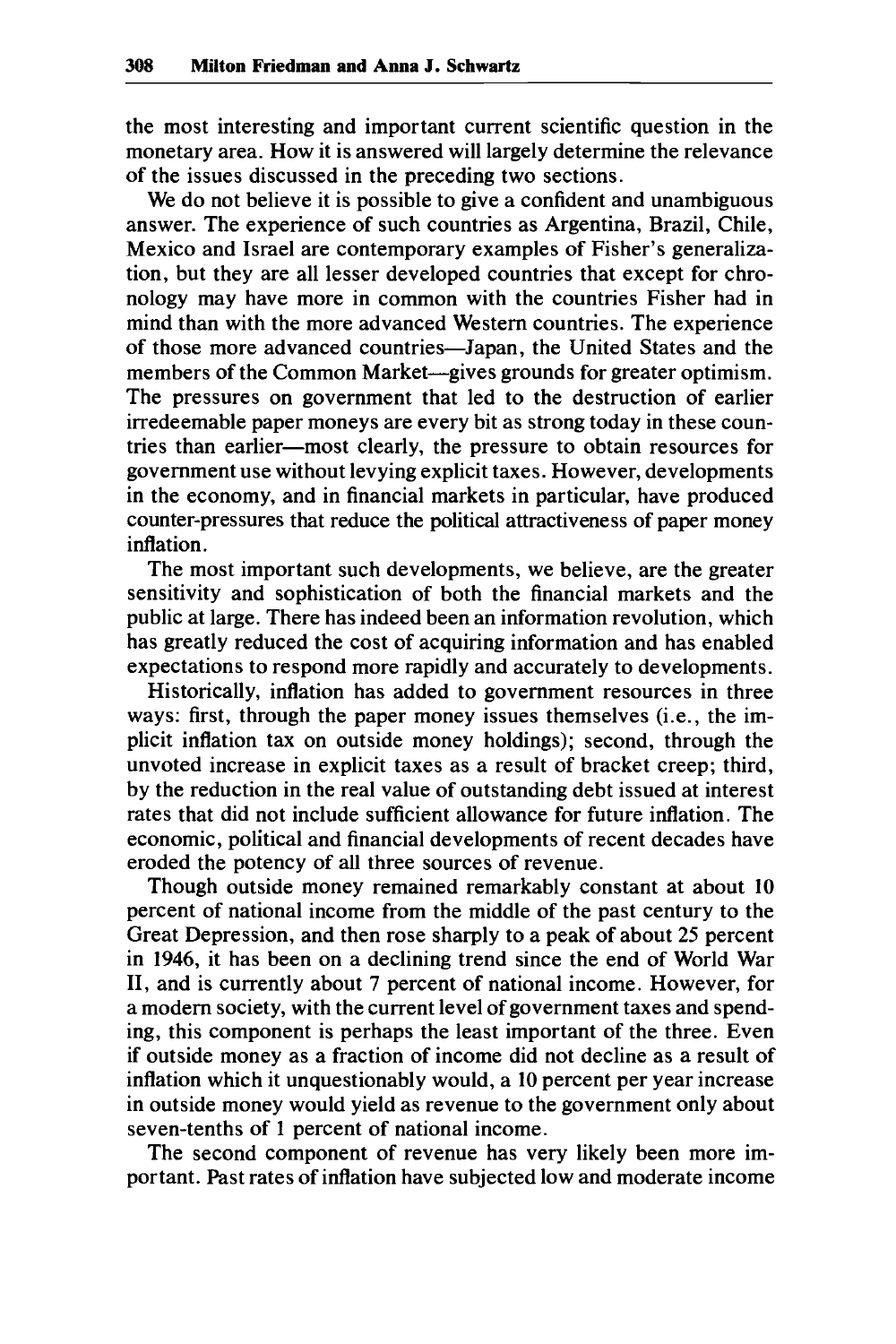persons to levels of personal income tax that could never have been voted explicitly. However, the result has been political pressure that has led to the indexation of the personal income tax schedule for inflation, which largely eliminates this source of revenue.

The third component has also been extremely important. At the end of World War 11, the funded federal debt amounted to 6 percent more than a year's national income. By 1967 it was down to about 32 percent of national income despite repeated "deficits" in the official federal budget. Since then it has risen as deficits have continued and increased, but even so only to about 36 percent currently. The reason for the decline in the deficit ratio was partly real growth but mostly the reduction through inflation in the real value of debt that has been issued at interest rates that **ex** posr proved negative in real terms.

The potency of this source of revenue has been sharply eroded by the developments in the financial markets referred to earlier. Market pressures have made it difficult for the government to issue long-term debt at low nominal rates. One result is that the average term to maturity of the federal debt has tended to decline. Except under wartime conditions, it is far more difficult to convert interest rates on short-term debt into **ex** posr negative real rates by unanticipated inflation than to do so for long-term debt. And for both short- and long-term debt, producing unanticipated inflation of any magnitude for any substantial period has become far more difficult after several decades of historically high and variable inflation than it was even a decade or so ago, when the public's perceptions still reflected the effect of a relatively stable price level over long periods.

In the U.K., the resort to government bonds adjusted for inflation eliminates more directly the possibility that government can benefit from **ex** posr negative real interest rates. There have been pressures on the U.S. Treasury to issue similar securities. Those pressures would undoubtedly intensify if the U.S. were again to experience high and variable inflation.

Perhaps if, instead, we experienced several decades of a relatively stable long-run price level, asset holders would again be lulled into regarding nominal interest rates as equivalent to real interest rates. But that is certainly not the case today.

To summarize, inflation has become far less attractive as a political option. Given a voting public very sensitive to inflation, it may currently be politically profitable to establish monetary arrangements that will make the present inconvertible paper standard an exception to Fisher's generalization.

That is a source of promise; it is far from a guarantee that Fisher's generalization is obsolete. Governments have often acted under shortrun pressures in ways that have had strongly adverse long-run con-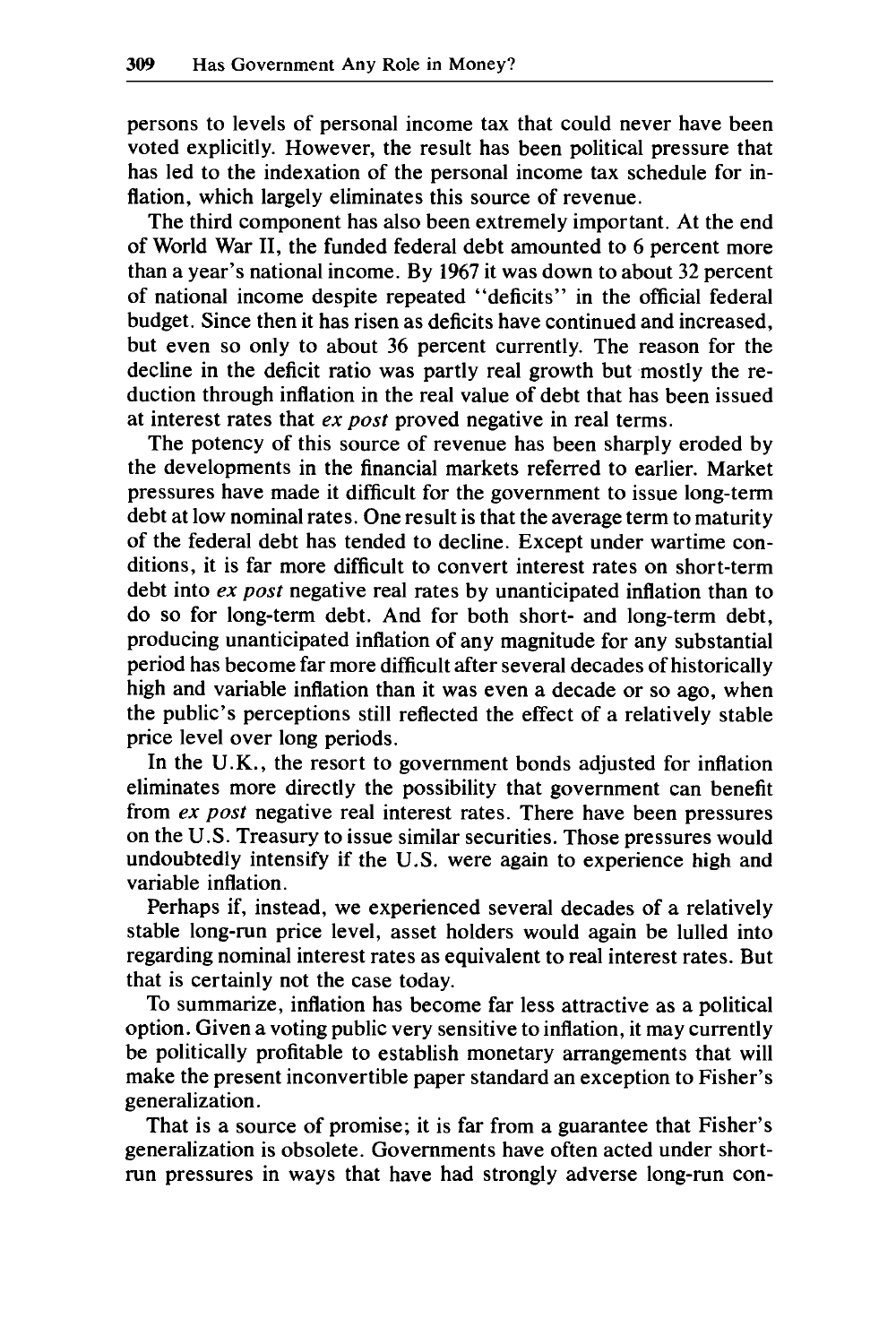sequences. Israel today offers a conspicuous example. It continues to resort to inflation under conditions that make inflation a poor source of revenue, if, indeed, not itself a drain.

### *12.5* **Conclusion**

To return to where we started, Friedman's list of the "good reasons" why "monetary arrangements have seldom been left to the market," what alterations are indicated by the experience and writings of the past quarter century?

Point [1], "the resource cost of a pure commodity currency and hence its tendency to become purely fiduciary," has in one sense fully worked itself out. All money is now fiduciary. Yet the resource cost has not been eliminated; it remains present because private individuals hoard precious metals and gold and silver coins as a hedge against the inflation that they fear may result from a wholly fiduciary money. To go farther afield, a new resource cost has been added because a purely fiduciary currency reduces the long-run predictability of the price level. That cost takes the form of resources employed in futures and other financial markets to provide the additional hedging facilities demanded by individuals, business enterprises and governmental bodies. It would be a paradoxical reversal if these new forms of resource costs produced pressure for the reintroduction of commodity elements into money as a way to reduce the resource costs of the monetary system. We do not know of any study that has tried to compare the resource costs of the pre-World War I monetary system and the post-1971 monetary system. That is a challenging task for research [Friedman (1986)l.

Point **[2],** "the peculiar difficulty of enforcing contracts involving promises to pay that serve as a medium of exchange and of preventing fraud in respect of them," remains alive and well, as the recent Continental Illinois and Ohio Savings and Loan episodes demonstrate, and, more indirectly, the much publicized failures in the government bond market. However, the character of the difficulty has changed. It no longer seems any more serious for hand-to-hand currency than for deposits or other monetary or quasi-monetary promises to pay. Moreover, it is now taken for granted that governments (i.e., taxpayers) will completely shield holders of deposit liabilities from loss, whether due to fraud or other causes. The improvements in communication and in the extent and sophistication of financial markets have in some respects increased, in others decreased, the difficulty of enforcing contracts and preventing fraud. They have certainly made it more difficult politically for governments to remain uninvolved.

Point **[3],** "the technical monopoly character of a pure fiduciary currency which makes essential the setting of some external limit on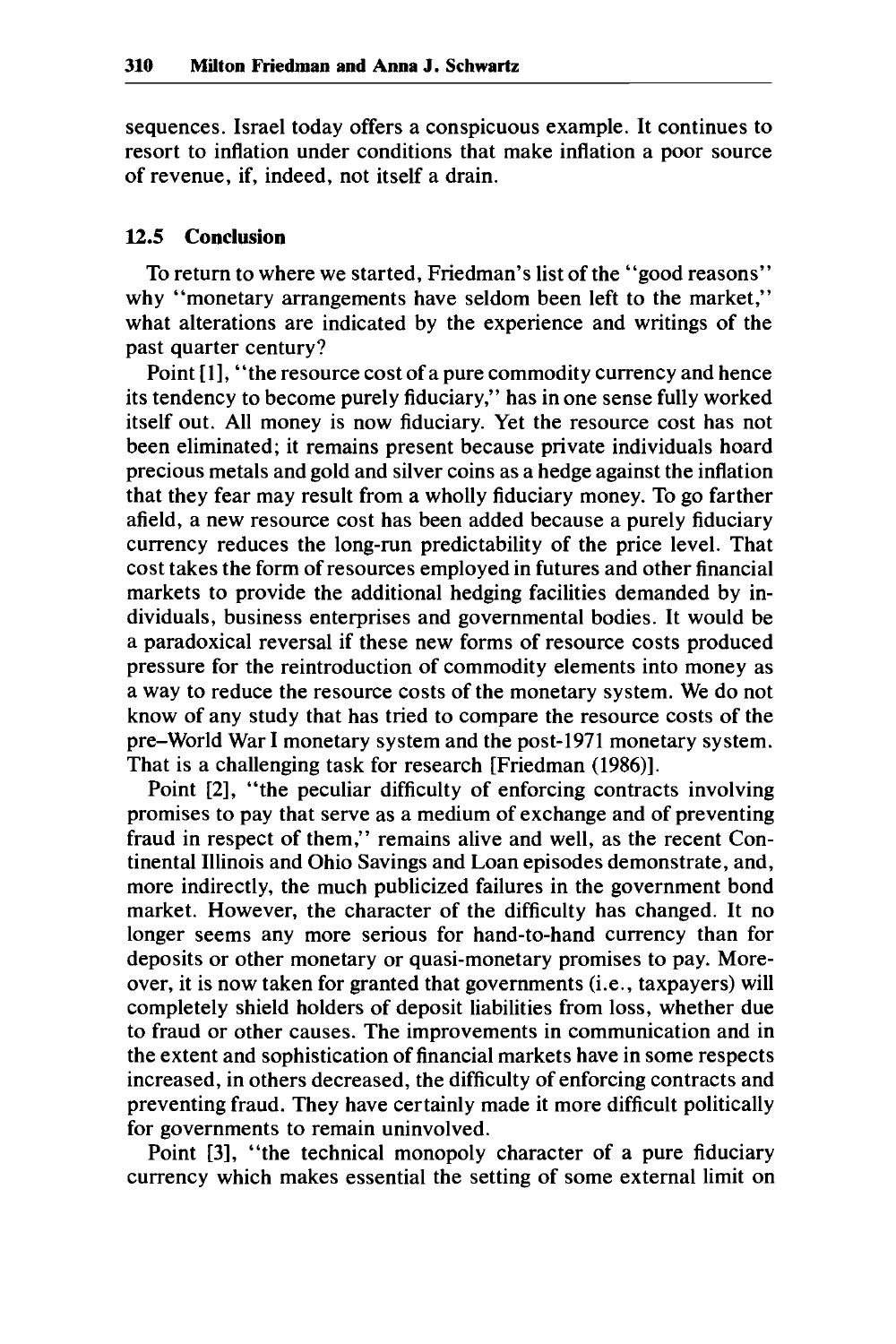its amount," has been questioned, far more persuasively, we believe, for currencies convertible into a commodity, than for a pure fiduciary currency. We continue to believe that the possibility that private issuers can (in either sense of that term) provide competing, efficient and safe fiduciary currencies with no role for governmental monetary authorities remains to be demonstrated. As a result we believe that this is the most important challenge posed by the elimination of a commodity-based outside money.

Point **[4],** "the pervasive character of money" and the "important effects on parties other than those directly involved" in the issuance of money, has not been questioned. What has been questioned, and remains very much an open question, is what institutional arrangements would minimize those third party effects. A strong case can be made that government involvement has made matters worse rather than better both directly and indirectly because the failure of monetary authorities to pursue a stable non-inflationary policy renders performance by private intermediaries equally unstable. As yet, there has developed no consensus on desirable alternative arrangements, let alone any effective political movement to adopt alternative arrangements.

Our own conclusion—like that of Walter Bagehot and Vera Smith is that leaving monetary and banking arrangements to the market would have produced a more satisfactory outcome than was actually achieved through governmental involvement. Nevertheless, we also believe that the same forces that prevented that outcome in the past will continue to prevent it in the future. Whether those forces produce or prevent major changes in monetary institutions will depend on developments in the monetary area in the next several decades-and that crystal ball is rendered even more murky than usual by our venture into largely unexplored monetary terrain.

The failure to recognize that we are in unexplored terrain gives an air of unreality and paradox to the whole discussion **of** private money and free banking. Its basis was well expressed by Walter Bagehot over a century ago, in the context of the free banking issue. Said Bagehot **(1873,** pp. *66-67,* 68-69):

We are so accustomed to a system of banking, dependent for its cardinal function on a single bank, that we can hardly conceive of any other. But the natural system—that which would have sprung up if Government had let banking alone—is that of many banks of equal or not altogether unequal size...

I shall be at once asked-Do you propose a revolution? Do you propose to abandon the one-reserve system, and create anew a manyreserve system? My plain answer is, that I do not propose it: I know it would be childish . . . [A]n immense system of credit, founded on the Bank of England as its pivot and its basis, now exists. The English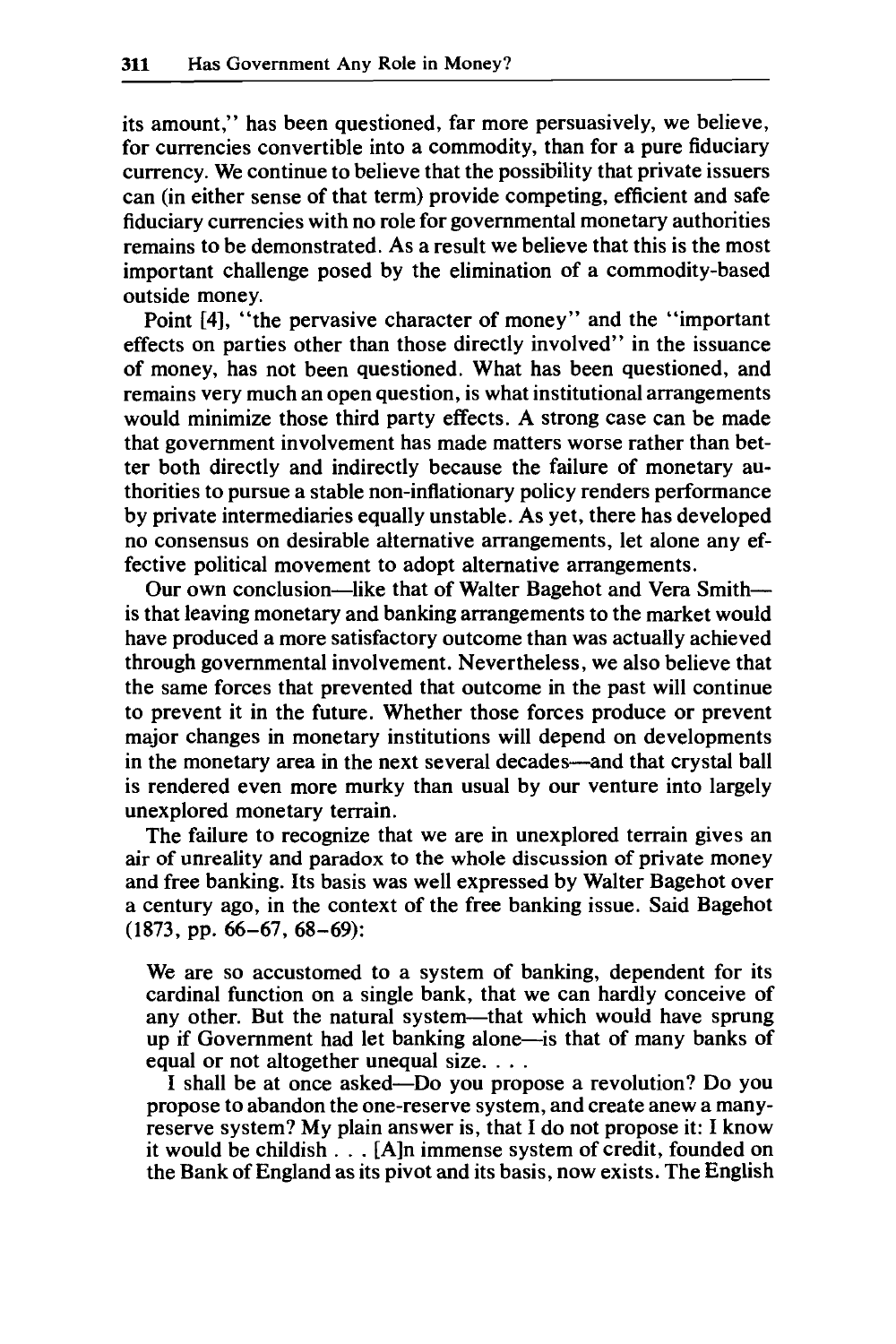people and foreigners too, trust it implicitly . . . The whole rests on an instinctive confidence generated by use and years. . . . [I]f some calamity swept it away, generations must elapse before at all the same trust would be placed in any other equivalent. A many-reserve system, if some miracle should put it down in Lombard Street, would seem monstrous there. Nobody would understand it, or confide in it. *Credit is a power which may grow, but cannot be constructed*  (italics added).

Substitute "unit of account" or "outside money" for "credit" in the italicized sentence and it is directly relevant to the outside money issue. What has happened to the role of gold since Bagehot wrote, the way in which it has been replaced by a purely fiat money, is a striking application of Bagehot's proposition. It took "generations" for con-<br>fidence in gold "generated by use and years" to erode and for confi-<br>dence to develop in the pieces of paper which for many years after it<br>was meaningles fidence in gold "generated by use and years" to erode and for confidence to develop in the pieces of paper which for many years after it was meaningless continued to contain the promise that "The United words to that effect. Now they simply state "Federal Reserve Note," "One Dollar" or "—— Dollars" plus the statement "This note is legal tender for all debts, public and private." And even now, a half-century after the effective end of the domestic convertibility of government issued money into gold, the Federal Reserve still lists the "Gold Stock," valued at an artificial "legal" price among the "Factors Supplying Reserve Funds." Like old soldiers, gold does not die; it just fades away.

Similarly, as already noted, there are no effective legal obstacles currently in the U.S. to the development of a private "real" (i.e., inflation adjusted) standard as an alternative to the paper dollar, yet, absent a major monetary catastrophe, it will take decades for such an alternative to become a serious competitor to the paper dollar, if it ever does.

The element of paradox arises particularly with respect to the views of Hayek [see especially Hayek (1979, vol. **3)].** His latest works have been devoted to explaining how gradual cultural evolution—a widespread invisible hand process-produces institutions and social arrangements that are far superior to those that are deliberately constructed by explicit human design. Yet he recommends in his recent publications on competitive currencies replacing the results of such an invisible hand process by a deliberate construct—the introduction of currency competition. This paradox affects us all. On the one hand, we are observers of the forces shaping society; on the other, we are participants and want ourselves to shape society.

If there is a resolution to this paradox, it occurs at times of crisis. Then and only then are major changes in monetary and other institu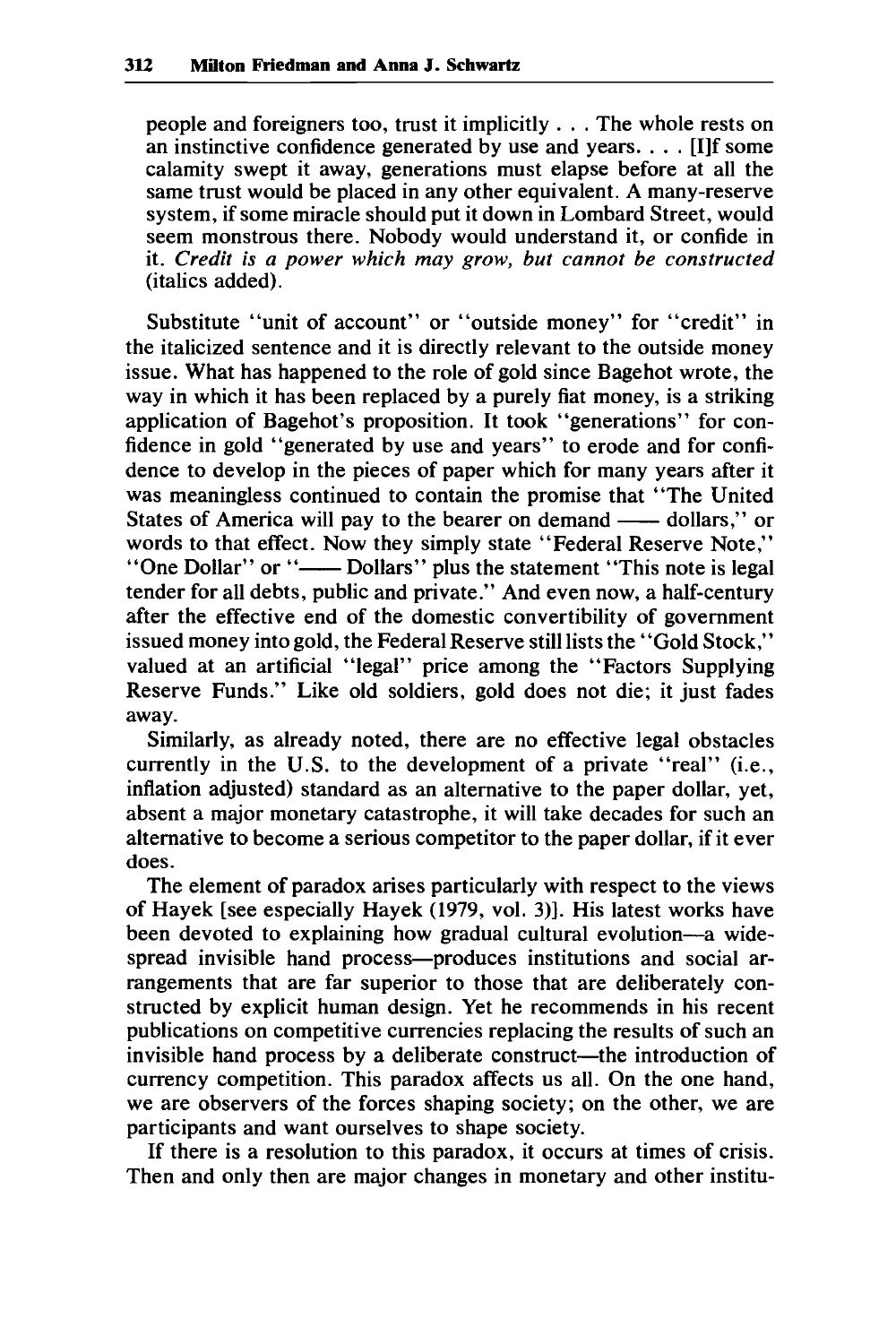tions likely or even possible. What changes then occur depend on the alternatives that are recognized as available. Decades of academic argument in favor of eliminating Regulation Q and, in a very different area, adopting flexible exchange rates had little or no impact on institutional arrangements until crises made major changes inevitable. The existence of well articulated cases for these changes made them realistic options.

Similarly, the wide-ranging discussion of possible major monetary reforms will have little effect on the course of events if the present fiat system into which the world has drifted operates in a reasonably satisfactory manner--producing neither major inflations nor major depressions. However, the possibility that it will not do so is very realparticularly that it will fall victim to Fisher's generalization and lead to major inflation. When and if it does, what happens will depend critically on the options that have been explored by the intellectual community and have become intellectually respectable. That—the widening of the range of options and keeping them available—is, we believe, the major contribution of the burst of scholarly interest in monetary reform.

# **Notes**

**1.** See Acheson and Chant **(1973),** Brunner **(1976),** Buchanan **(1984),** Hetzel ( **1984)** and Kane **(1 980).** 

**2.** In his rediscovery and advocacy of a tabular standard, R. W. R. White **(1979),** former governor of the Reserve Bank of New Zealand, proposed terming the corresponding unit of account, the "Real."

W. Stanley Jevons **(1890,** pp. **328, 331),** in recommending a tabular standard **of** which he says "the difficulties in the way of such a scheme are not considerable," refers to a book by Joseph Lowe *(The Present State of England)*  published in **1822** which contains a similar proposal.

**3.** See, for example, Brennan and Buchanan **(1981).** 

**4.** One of **us** has discussed elsewhere some of the issues involved, and possible reforms for the U.S. See Friedman **(1984b).** 

5. McCallum **(1985,** p. **25)** also makes this point.

**6.** E.g., George Smith money was a widely used medium of exchange in the Middle West of the U.S. in the **1840s** and **1850s.** However, when George Smith retired from control of the Wisconsin Marine and Fire Insurance Company, which he created to evade the state of Wisconsin's prohibition of banks of issue, George Smith money went the way of all money. His successors could not resist the temptation of dissipating for short-term gain the "brand name capital" George Smith had built up. See Hammond **(1957,** p. **613).** The Scottish banks discussed by White are another even more impressive example of a competitive issue of convertible money.

**7.** See **also** Martino **(1984,** especially p. **15).**